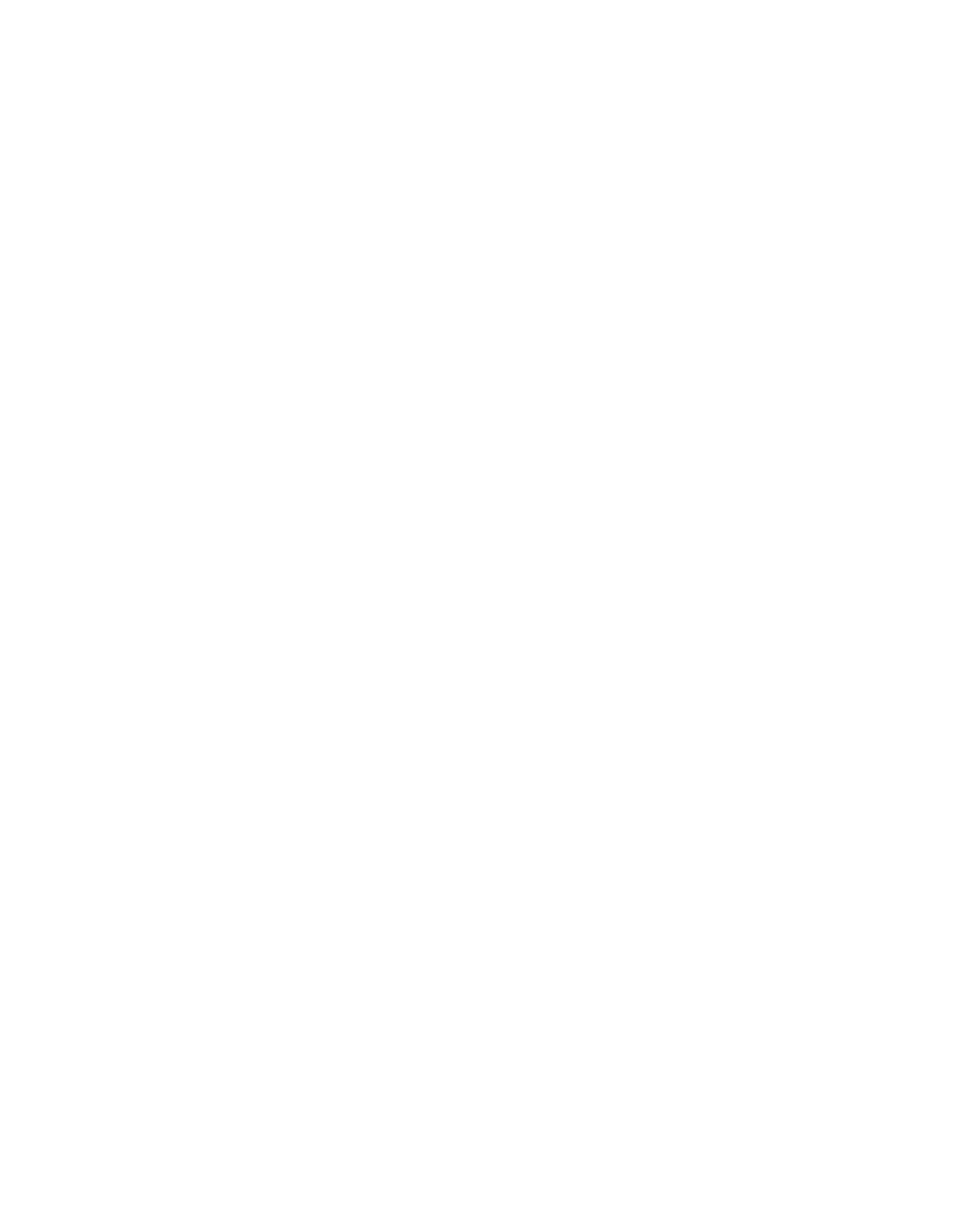# **Journal of the American Society of Legislative Clerks and Secretaries**

# **2017-2018 Committee**

| Chair: | Bernadette McNulty, CA Senate<br>Chief Assistant Secretary of the Senate |
|--------|--------------------------------------------------------------------------|
|        | Vice Chair: Tammy Wright, NH Senate<br>Clerk of the Senate               |
|        | Vice Chair: Kay Inabnet, WI<br>Record Clerk                              |

| <i>ex officio</i> Robert Haney (TX) |
|-------------------------------------|
| <i>ex officio</i> Pat Harris (AL)   |
| ex officioYolanda Dixon (LA)        |

#### **Members**

Jeffrey Beighley (WI) Sarah E. Burhop (WI) Adriane Crouse (MO) Jacquelyn Delight (CA) Joy Engelby (MO) Heather Fahey (AZ) Kathy Jackson (UT) Timothy Sekerak (OR) Steven M. Tilley (LA) Heshani Wijemanne (CA)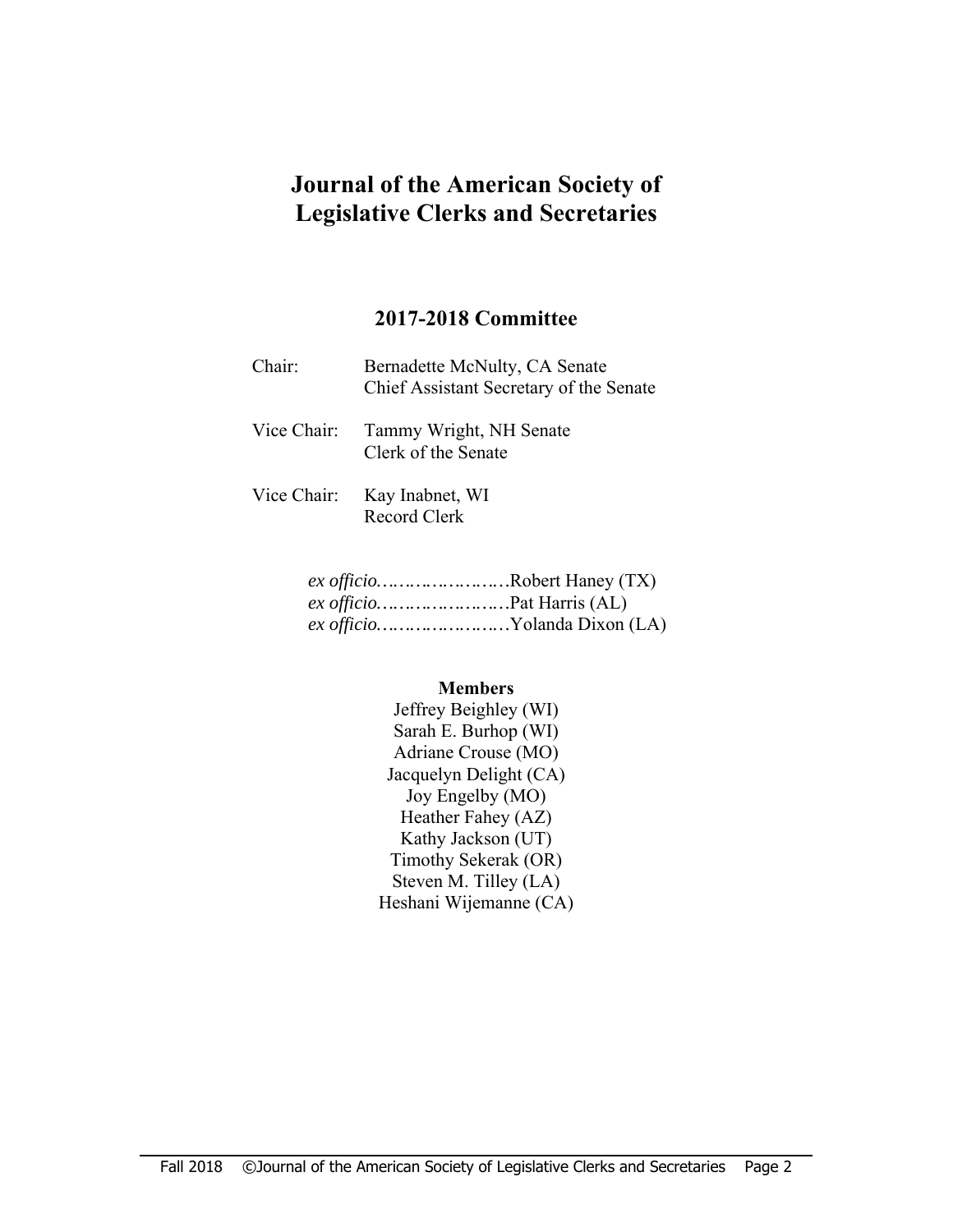#### **INFORMATION FOR AUTHORS**

The editor of the *Journal of the American Society of Legislative Clerks and Secretaries* welcomes manuscripts which would be of interest to our members and legislative staff, including topics such as parliamentary procedures, precedent, management, and technology. Articles must be of a general interest to the overall membership.

Contributions will be accepted for consideration from members of the American Society of Legislative Clerks and Secretaries, members of other National Conference of State Legislatures staff sections, and professionals in related fields.

All articles submitted for consideration will undergo a review process. When the Editorial Board has reviewed manuscript, the author(s) will be notified of acceptance, rejection or need for revision of work.

#### **STYLE AND FORMAT**

Articles should follow a format consistent with professional work, whether it is in the style of the Chicago Manual, the MLA, or APA. Articles should be submitted in MS Word, single spaced with normal margins.

All references should be numbered as footnotes in the order in which they are cited within the text. Accuracy of the content and correct citation is expected of the author. Specialized jargon should be avoided as readers will skip material they do not understand. Charts or graphics which may assist readers in better understanding the article's content are encouraged for inclusion.

#### **SUBMISSION OF ARTICLES**

Articles for the 2019 Journal should be submitted electronically, not later than July 1, to the Chair:

Bernadette McNulty Bernadette.McNulty@sen.ca.gov

Inquiries from readers and potential authors are encouraged. You may contact the Chair by telephone at (916) 651-4171 or by email at Bernadette.McNulty@sen.ca.gov.

Letters to the editor are welcomed and may be published at the conclusion of the journal to provide a forum for discussion.



The *Journal of the American Society of Legislative Clerks and Secretaries* (ISSN 1084-5437) consists of copyrighted and non-copyrighted material. Manuscripts accepted for publication become the property of ASLCS, all rights reserved. Reproduction in whole or part without written permission is strictly prohibited.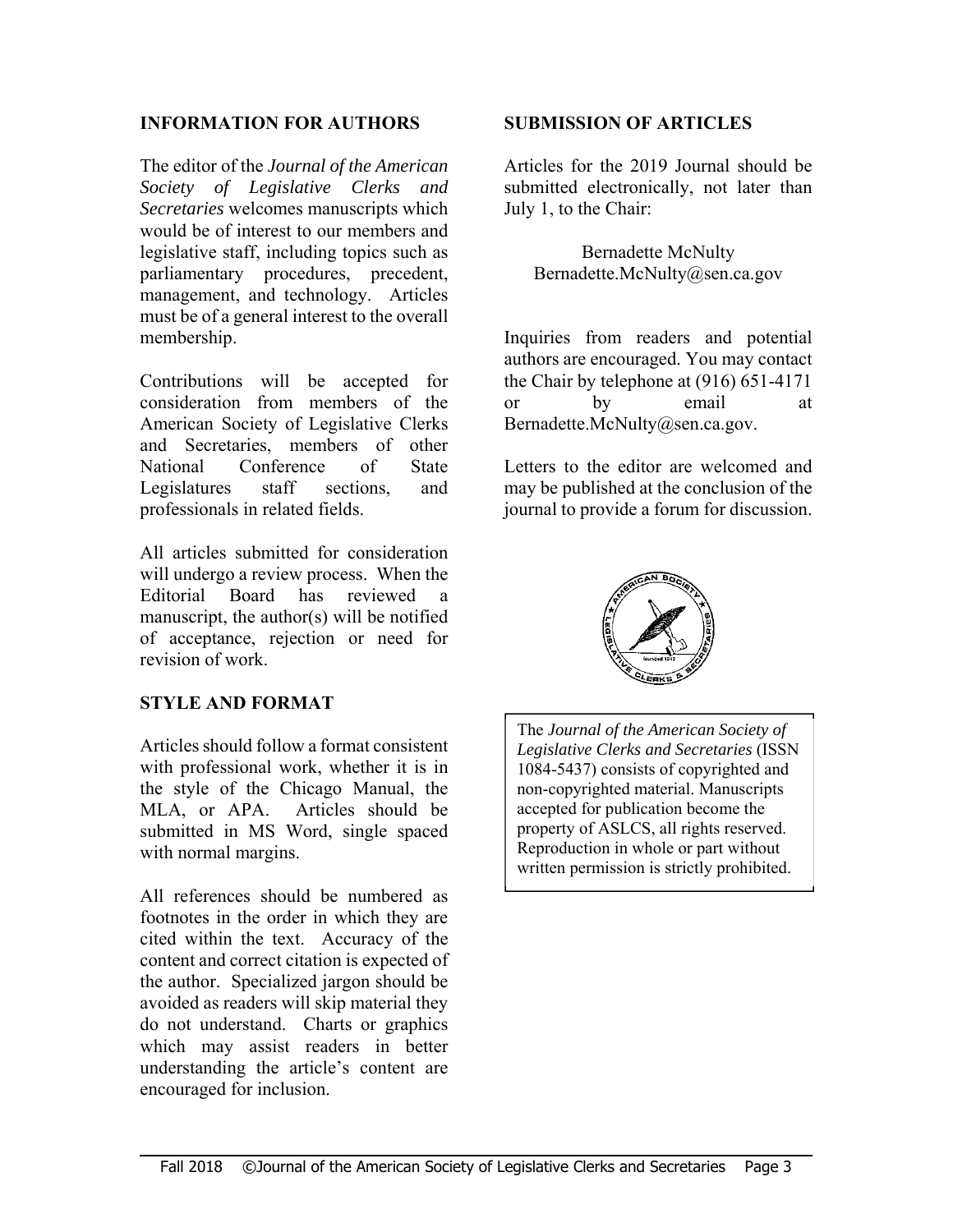# **From the Editors**

The editors of the ASLCS *Professional Journal* want to give special thanks to our international clerks and secretaries who have participated in our society and shared their expertise and experience.

Our society is stronger because of your involvement.

We, **Thank you**, very much!

Sincerely,

The Editors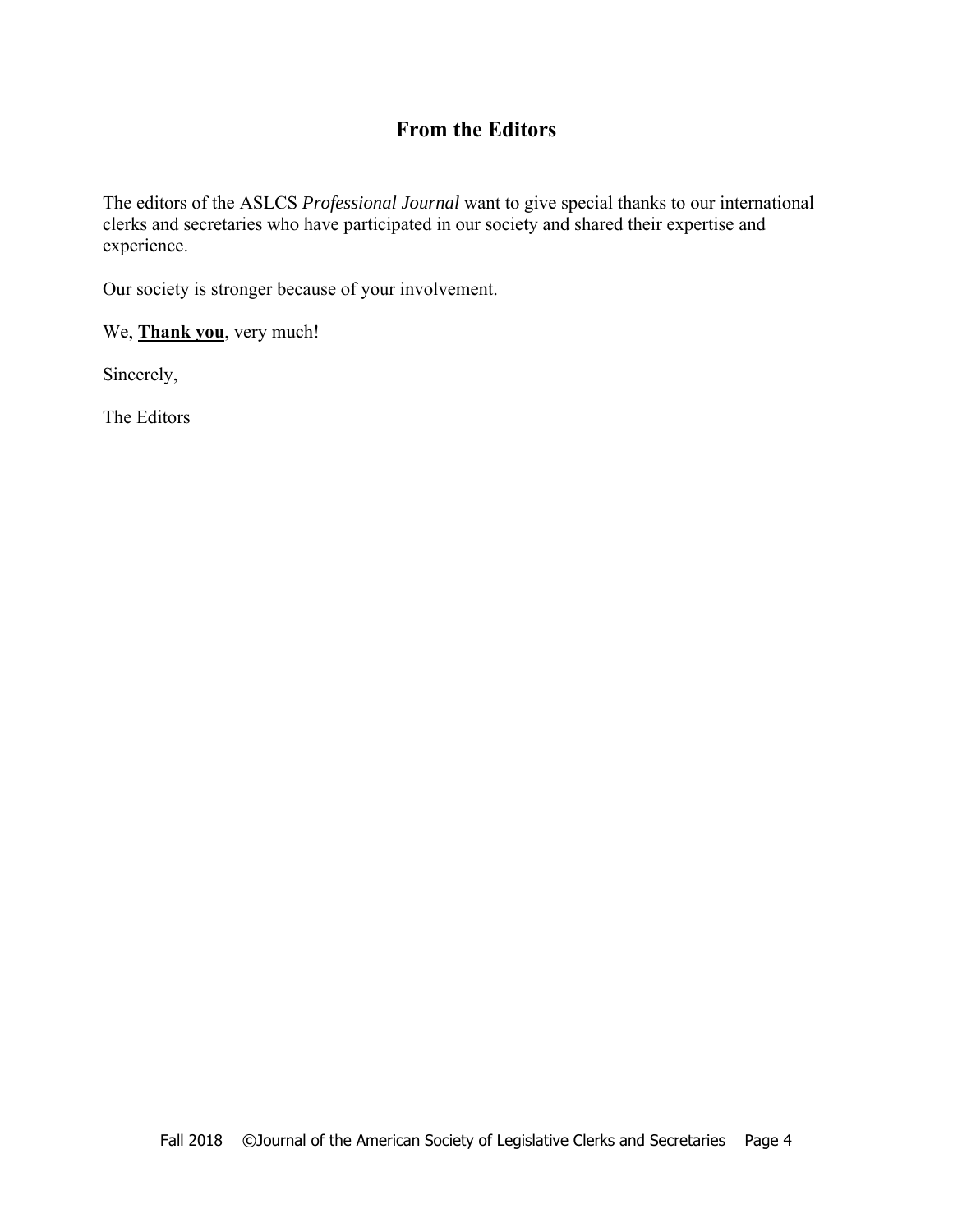

The Career Management Structure for Procedural Clerks at the House of Commons of Canada submitted by **Beverley Isles** 

The Career Management Structure is a human resources management approach that establishes how procedural clerks at the House of Commons are classified, appointed and promoted. It also assists procedural clerks in achieving their career objectives within the organization.

While originally introduced in the early 1980s, the system came to its current form towards the end of that decade. Today, this career framework continues to facilitate and promote the continuous development of a corps of approximately 70 professional clerks who are able to offer expert advice on parliamentary procedure, practice and privileges, as well as provide administrative support in the daily operation of the House and its committees, parliamentary associations, and exchanges; this promotes organizational agility, which allows for meeting changing client and organizational needs. It also offers a channel for encouraging and recognizing capable and talented individuals, and facilitates the development of human resources for management at all levels.

# The Structure of the Procedural Profession

The procedural profession is composed of clerks at both managerial and professional ranks. Individuals at the professional levels are appointed as procedural clerks at the entry level; at that level, knowledge is developed through a combination of formal learning on parliamentary procedure and on-the-job training, and is demonstrated and applied through rotations to a variety of branches within Procedural Services, an organizational structure within the House of Commons administration.

At the senior level, in-depth knowledge of parliamentary procedure and administrative practices is demonstrated and applied through experience in more complex assignments. Individuals at this level typically take on leadership roles and undertake major assignments.

In addition to the Clerk of the House and the Deputy Clerk, Procedure, the structure of the procedural profession also includes managerial positions at the Clerk Assistant, Senior Principal Clerk, Principal Clerk and Deputy Principal Clerk levels. Most of these managerial positions are also subject to rotation.

# **Staffing to the Procedural Profession**

Staffing of procedural clerks is generally conducted by way of a competitive process held when vacancies occur or when operational requirements demand it. In order to be considered in a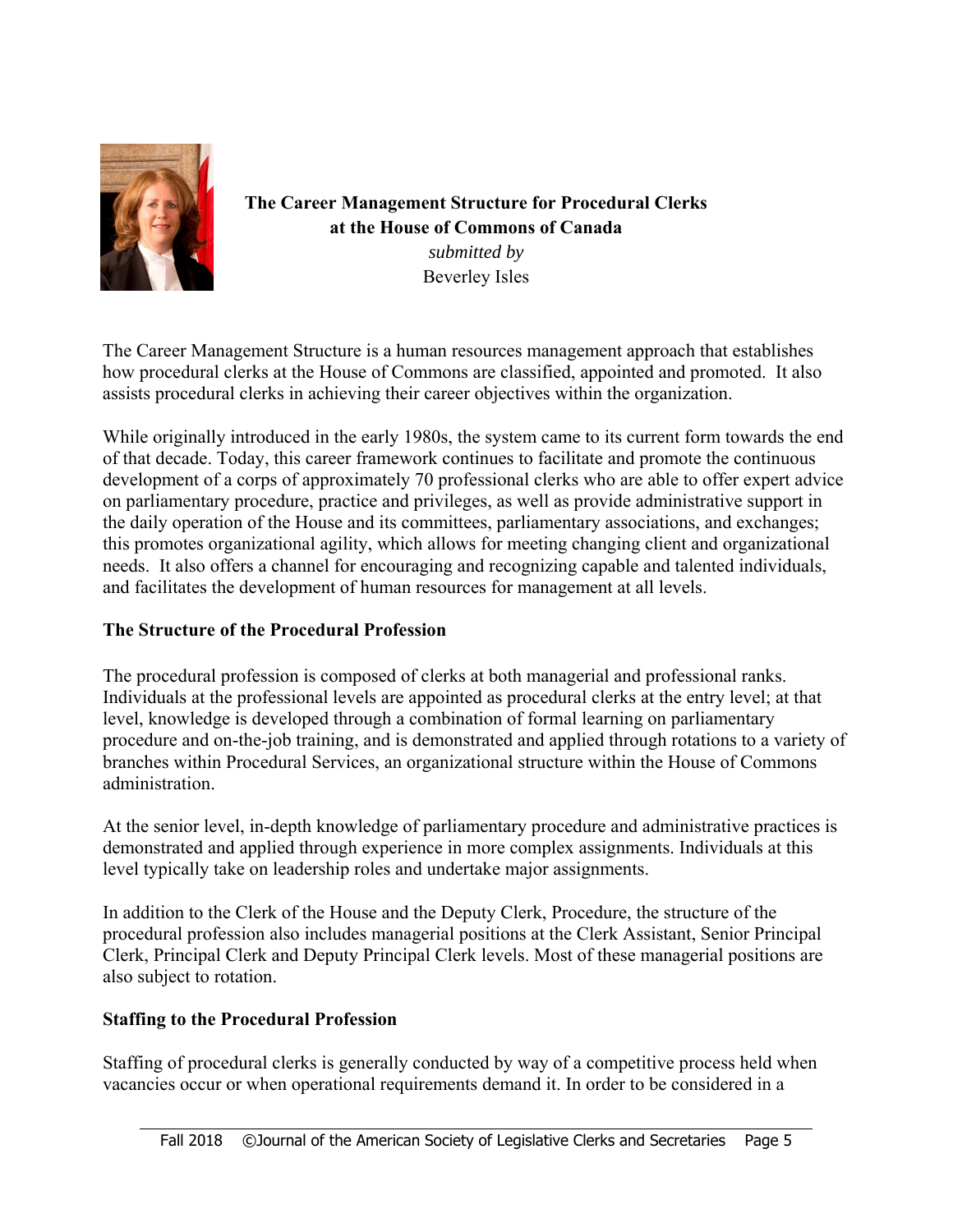competition, candidates are required to meet certain basic entry requirements pertaining to education, language proficiencies in both official languages (English and French), certain defined competencies and personal suitability.

Newly-hired procedural clerks are under probation for a period of one year following their date of appointment, during which a systematic evaluation is conducted to ensure that they meet the basic competencies of a procedural clerk. At the end of the probationary period, a recommendation is made to the board responsible for decisions pertaining to rotations and promotions for procedural clerks (the Career Management Review Board), which will make the final decision.

Upon hiring, all procedural clerks become members of the Professional Institute of the Public Service of Canada union and are subject to the conditions of employment outlined in their collective agreement.

#### **Career Progression**

#### *ROTATIONS*

Rotation between the various branches in Procedural Services on a regular basis is one of the principal ways of ensuring the professional development of procedural clerks. Essentially, it is the systematic change of work assignments for the express purpose of developing experienced and versatile procedural clerks who can perform a wide range of tasks.

At least once a year, an invitation goes out to procedural clerks for them to identify positions in any given branch that may be of interest to them and for which they are eligible. Possible work assignments include: Committees and Legislative Services Directorate; Journals Branch; Table Research Branch; International and Interparliamentary Affairs Directorate; Parliamentary Information Directorate; Private Members' Business Office; the Page Program; and the office of the Deputy Clerk, Procedure. The Career Management Review Board (CMRB) then meets to consider all requests for and recommendations on rotation assignments.

On occasion, rotation may involve a secondment or assignment elsewhere within the House of Commons. Assignments beyond these parameters may be considered when appropriate to the profession.

In selecting a candidate for rotation within Procedural Services, the CMRB considers operational needs, the candidate's performance evaluations, and career objectives or requests. New procedural clerks are subject to rotation more quickly, normally within two years, so that they are able to fulfill the requisites for promotion to the more senior level of procedural clerk.

#### *PROMOTION*

The system of rotating staff from one branch to another also serves as part of the foundation of the promotion system for procedural clerks. Generally, the Career Management Structure stipulates that, in order to be eligible for promotion from the entry level to the senior level, procedural clerks must demonstrate, in four years at the entry level, satisfactory performance or better in at least two different positions; exceptionally, promotions are awarded with less than four years at the entry level if there is demonstrated superior performance in at least two different environments. In all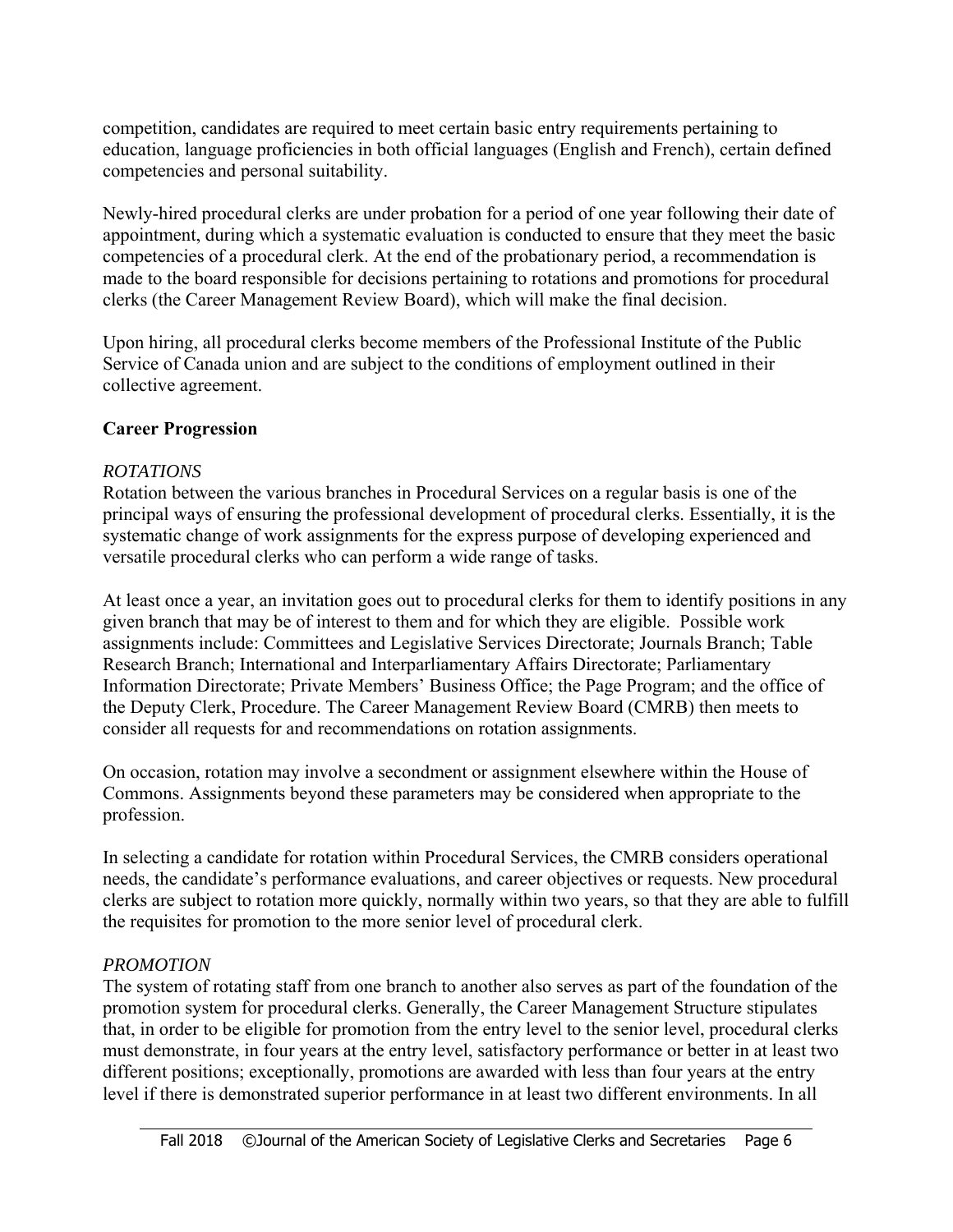cases, candidates for promotion must demonstrate all required competencies and pass second language evaluation tests at the required levels.

#### *PERFORMANCE EVALUATIONS*

Every year, each procedural clerk's performance is formally evaluated in writing by their manager. The performance evaluation is an integral part of the Career Management Structure and is based on objectives set at the beginning of the review period and on the competency profiles established for procedural clerks at both the entry and the senior levels. Less formal feedback is also provided throughout the year, including via a mid-cycle meeting between the procedural clerk and their manager.

Performance evaluations provide a basis for recognising performance, identifying areas for improvement and improving communications between the procedural clerk and the manager. They also serve as a source for training and development, and for recommendations to the Career Management Review Board on rotations and promotions.

# **A Tool that Has Proven Useful**

Over the years, the implementation of the Career Management Structure has provided a platform that enables a multi-faceted approach to the professional and career development of procedural clerks at the House of Commons. This innovative methodology guarantees the availability of qualified and flexible professionals within the Procedural Services' workforce that can be quickly mobilized to different areas and respond to unforeseen staffing needs, while continuing to provide a high level of service to parliamentarians. On numerous occasions, procedural clerks have been called upon on short notice to either fill in unplanned absences or to lend a hand to a specific branch or with a specific project under extraordinary circumstances. The Career Management Structure has established a pool of dedicated professionals from which to draw for the staffing of managerial positions.

Procedural clerks also benefit from the existence of the Career Management Structure as it provides them with a clearly defined process that allows for their active participation in the achievement of their career objectives. It also provides for new challenges and responsibilities throughout a career without having to change organizations. There are regular occasions to communicate personal and professional interests and aspirations, to develop a customized professional development and learning plan, and to profit from opportunities to build on and grow professional experience. The Career Management Structure also allows for flexibility in such plans, based on the personal circumstances and interests of each individual, as the opportunities for movement within Procedural Services are ongoing.

The high level of professionalism and commitment to the institution of procedural clerks at the House of Commons are living testimony to the success of this unique approach to the management of its human capital. The House of Commons is very proud of the Career Management Structure and of the benefits it has generated to the organization; it remains confident that its ongoing application will continue to ensure professional excellence within its ranks for many years to come.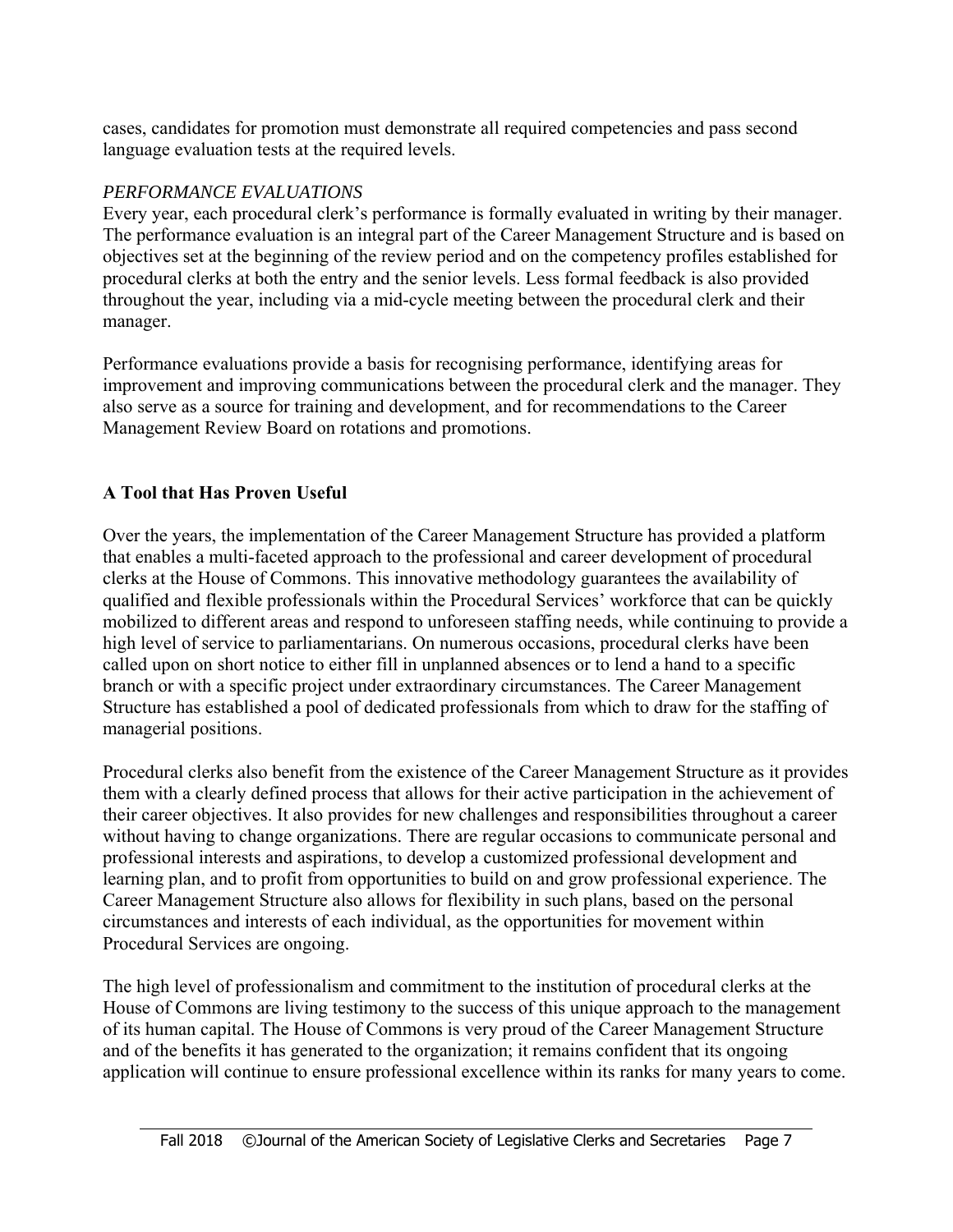

# "DEALING WITH MEMBERS' EXPECTATIONS"

#### How to recognise difficulty; self-awareness; communications gaps; personality clashes; best alternative to ongoing dispute; vacating the field; finding an outcome; fielding a substitute

This is a modified version of a paper presented at the ANZACATT Professional Development Seminar held in Darwin, January 2014

Leslie Gonye, Deputy Clerk and Serjeant-at-Arms Legislative Assembly of New South Wales

# **INTRODUCTION**

This paper takes a multi-layered approach in addressing the topic "Dealing with Members" Expectations" of the House focused stream of the seminar. The first layer will explore the clerks<sup>1</sup> perspective and the profession's own expectations in terms of dealing with members. The second layer will attempt to ascertain what members themselves expect of clerks. The final layer will be to draw on personal experience, address the facets that are proposed as discussion points under the heading and then suggest some guiding principles that both clerks and parliamentary officers may use in "the art of being a clerk" when dealing with members.

# **CLERKS' PERPECTIVES**

The characteristics, skills and qualities expected of parliamentary officers are well known to those in the profession. This layer will first look at the role of clerks and the required attributes to perform those functions. As the little of what has been written on this subject has been written by Clerks themselves, this layer will also explore what some clerks have seen as their roles and the boundaries. This layer forms the foundation for parliamentary officers to approach dealing with members' expectations.

There are the traditional formalities of the role of clerks, for example, such as outlined in *Erskine* May's Treatise on The Law, Privileges, Proceedings and Usage of Parliament, (at page 197, 22<sup>nd</sup> ed., Butterworths, London 1997) in regard to the Clerk of the House of Commons:

"to make true entries, remembrances, and journals of the things done and passed in the House of Commons; signing and endorsing various documents; responsibility for the custody of the records of the House; assisting the Speaker and advising members in relation to proceedings in the House; and those relating to being the corporate officer of the House."

 $1$  Note that in most places in this paper the word "clerk" is used generically and may be interchanged with "parliamentary officer".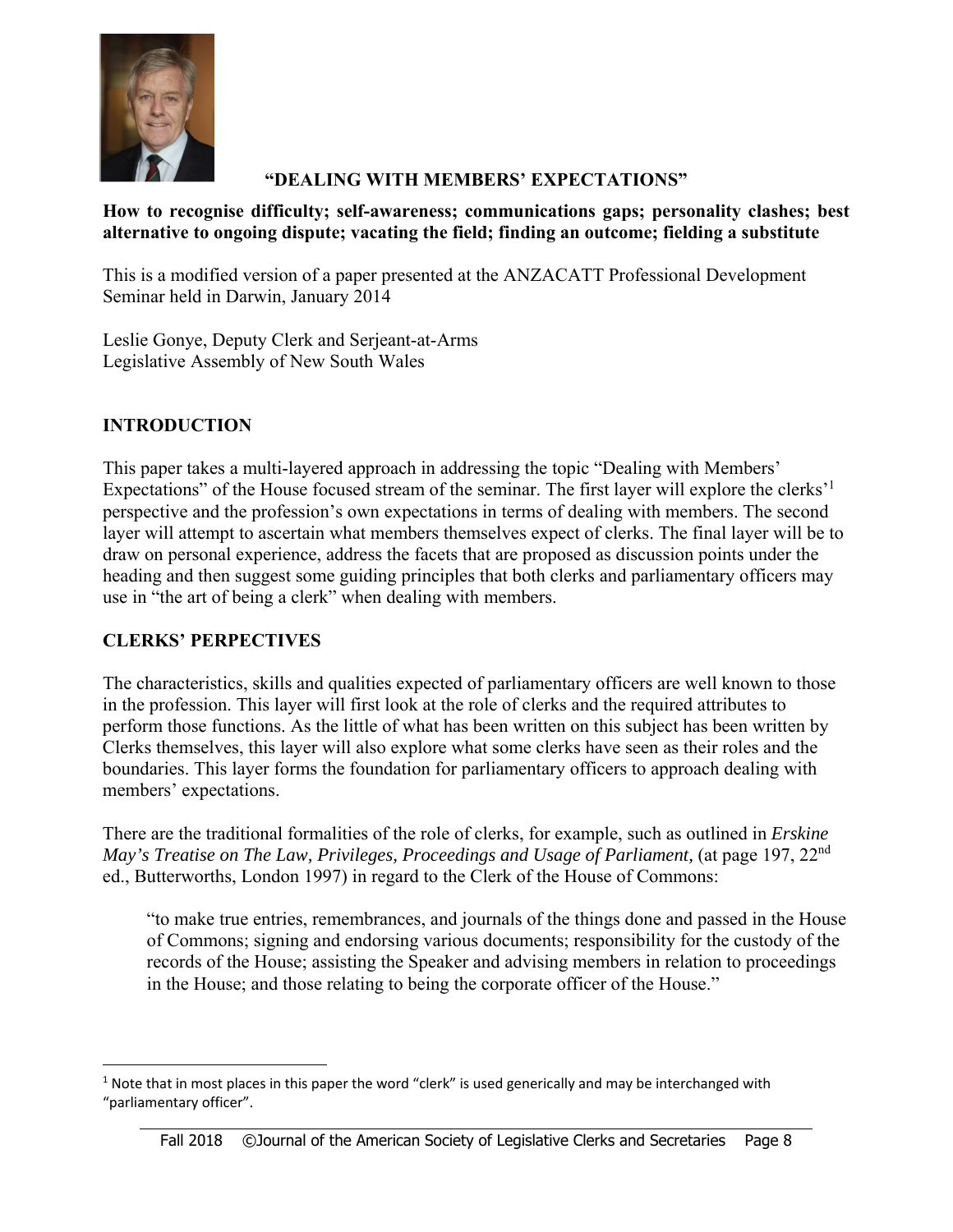In the parliaments of the Commonwealth of Australia and New Zealand legislation prescribes the broad roles of the Clerks. The roles are couched in corporate language and set out in section 57 of the Parliamentary Service Act 1999 (*Aust*) and section 3 of the Clerk of the House of Representatives Act 1988 (*NZ*) respectively. Those sections are reproduced in appendix one.

Formal position descriptions may also be used to flesh out the skills and expectations of clerks through the selection criteria for the jobs. At the time of writing the original paper there had been two relevant recruitment notices: for the Clerk of the House of Representatives of Australia in October 2013; and, for a generic Clerk-Assistant position on the staff of the Legislative Assembly of New South Wales advertised in March 2012.

The advertisement for the Clerk of the House of Representatives had among the selection criteria:

 "Have extensive knowledge of, and experience in, relevant Parliamentary law, procedure and practice; …. and demonstrate a high standard of professional and personal integrity."

The job overview stated that:

"The Clerk is the principal adviser in relation to proceedings of the House to the Speaker, Leader of the House, Manager of Opposition Business and to members generally. The Clerk's advice is given both in the chamber when the House is sitting and at other times, and may be in oral or written form. Each member has access to the advice on the basis of equality and confidentiality."

The job description for the Clerk-Assistant position included providing "authoritative advice to the Speaker, Ministers, chairs of committees and members on Parliamentary law, procedure, practice including committee inquiry processes…". Another criterion is the "Ability to exercise tact and discretion and to take an apolitical stance when dealing with members, and maintain strict confidentiality."

Three significant attributes required of a clerk jump out from these recruitment notices: providing advice on procedure; the manner in which to deal with members (apolitically and equally, with tact and discretion, maintaining strict confidentiality); and, maintaining personal and professional integrity.

In the course of preparing this paper I also came across a number of written works. All are worthwhile reading. A summary of some of the insights from each follows.

The first is the book *Servant of the House* (Heinemann, Melbourne 1969) written by Frank Green, the Clerk of the House of Representatives from 1937 to 1955.

When Green transferred from the Tasmanian parliament to the House of Representatives the Clerk then was Walter Gale who had previously been on the staff of the Parliament of Western Australia. At page 33 Green described Gale's manner as: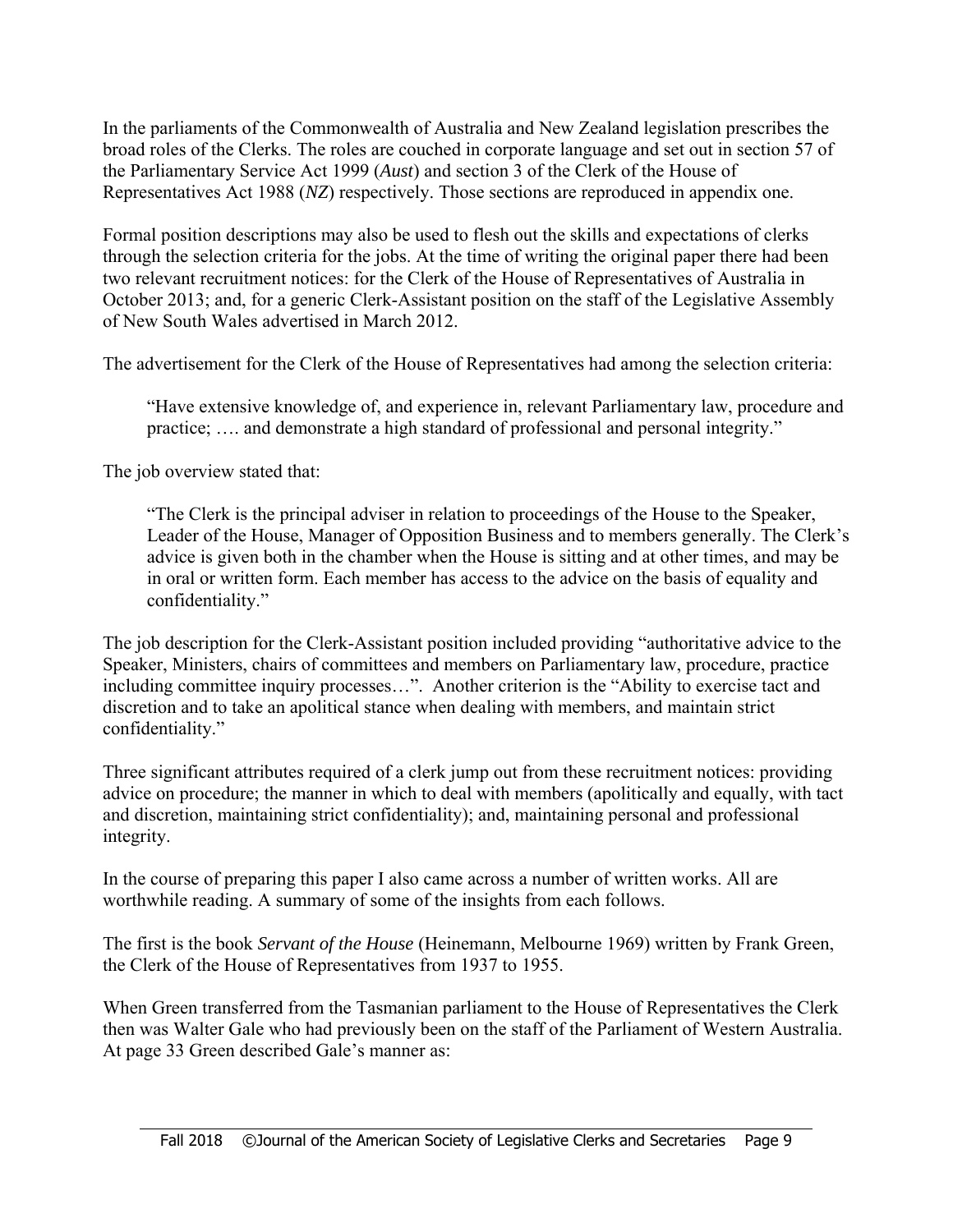"…patience and tolerance in handling politicians. He kept himself completely aloof from politics, and when compulsory voting was adopted was fined for refusing to vote, holding that in his position he should not be expected to."

"An Ideal Parliamentary Official", *The Table* for 1960 (vol. XXIX) pp. 18 – 25, is a quaint article by S.L. Shakdher, Joint Secretary, Lok Sabha Secretariat of India. He suggests sixteen areas for a parliamentary officer, not necessarily clerks, to grow both as an ideal parliamentary officer but also to be the best possible person you can be! I commend those pointers. His pointers have stood the test of time and are listed in appendix two. Three of the pointers that personally resonated with me are: patience and self- control; resolving complicated matters; and, respect for members.

"The Role of the Clerk", *Legislative Studies* Spring 1987 Vol. 2 No. 2 pp. 8 – 12, by Alan Cumming Thom, Clerk of the Senate of Australia, was first presented at the Presiding Officers and Clerks Conference held in the Cook Islands, May 1987. Cumming Thom starts with a reference to a letter from a former President of the Senate sent to him upon his appointment as Clerk. The "learned Clerks" are described as being the "transmission belt of parliamentary proprieties". In exploring the role of the Clerk he traverses issues wider than just procedural, committee and administrative work. He talks of being involved in activities for "the promotion, the study or the wider knowledge of the parliamentary institution." He distilled all aspects of the role down to being "in the service of the Senate". Clerks should work to act in the interests "…of the Chamber, its Presiding Officer and members…".

*The House Magazine* dated June 7 1989, vol. 8, no. 13 (pp 5 & 6), published an article "Why Parliamentary Officers must advise MPs" written by Harry Evans, Clerk of the Senate of Australia. This article succinctly and cogently gets to the essence of the role of parliamentary officers, again note not just clerks. He outlines ways of advising both the government and the opposition. He observes that as oppositions have much fewer resources, parliamentary officers spend a lot more time advising non-government members. Evans states that this is fundamentally a great point of difference with public servants, who are exclusively servants of the executive. A second great point of difference is that in giving advice a parliamentary officer takes on potentially an immense degree of individual responsibility. This article in many ways is the best of this selection in terms of dealing with members' expectation. At page 6 he writes that a:

"parliamentary officer, therefore, is often in the position not only of saying: You cannot do that Senator, because it is against the rules", but also, quite often, of saying: You should not do that, Senator, because there are very strong arguments against it, and there is a better way of pursuing your aim without such difficulties."

There was an article published in *The Parliamentarian*, 2010: Issue Two (pp 156 – 157), "The Essential Characteristics of the Clerk of Parliament" written by Mr S.N. Darkwa, a retired Clerk of the Parliament of Ghana. This short article neatly sums up the basic essential characteristics for clerks: "working behind the scenes"; principal procedural advisor to the Speaker and all members; providing timely and accurate advice; neutrality; patience; think clearly and quickly; speak forthrightly but tactfully; have and maintain integrity; have more than a stiff and formal relationship with the Speaker; motivating, promoting and supporting staff.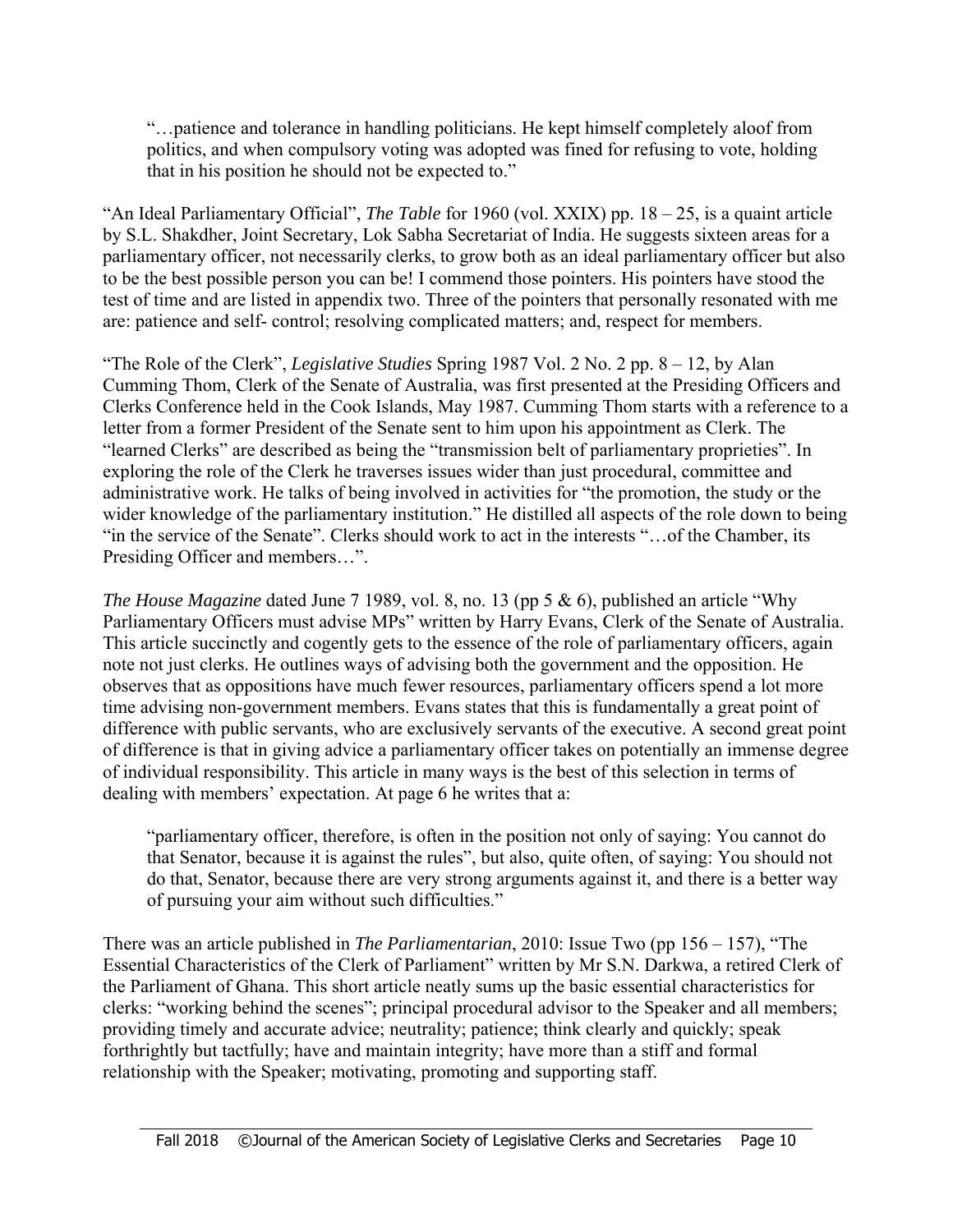Most recently Rosemary Laing, the then Clerk of the Senate of Australia, presented a paper "Here be Dragons: The Advisory Role of Clerks", at the 44<sup>th</sup> Presiding Officers and Clerks' Conference held in Canberra, in June and July 2013. A pertinent paragraph in the context of this topic is:

"Defence of, and advocacy for, the integrity and rights of the parliamentary institution is a central and legitimate function of clerks when the occasion demands it, including in public forums. Such advice is invariably based on a detailed knowledge of the underlying parliamentary law, practice and precedent, one reason that it can take a long time to make a clerk."

Thus, the professional roles and responsibilities expected of clerks and parliamentary officers may be classified as: record keeping; providing advice; the style and manner in dealing with members; managerial; and, an "advocacy" for the institution. All clerks and parliamentary officers can in large part relate to what has been written by the parliamentary officers referred to above. They even provide guidance and reassurance for parliamentary officers in their dealings with members. In his introduction, Shakdher mentions withstanding "…all the shocks and vicissitudes… …over long years of service" (at page 18). One thing that all parliamentary officers do have in common are the trials and tribulations that are faced from time to time. They may come in many guises!

#### **MEMBERS' EXPECTATIONS**

Many of the guises of the trials and tribulations faced by parliamentary officers stem from any discrepancy between members' expectations vis-à-vis the standards and expectations that clerks have in fulfilling their roles. This layer of the paper attempts to find out what members' expectations of parliamentary officers might be.

Clerks-at-the-Table are anonymous at the best of times but in terms of political biographies and the like clerks do not make it into the index and therefore generally do not exist in public consideration. The most readily accessible information about members' expectations may be gleaned from the results of any surveys of members and from *Parliamentary Debates*. In 2008 the Legislative Assembly of New South Wales engaged consultants to conduct a "customer" survey of members across the range of services then provided by staff of the Legislative Assembly. The premise to the survey was:

"These days customers are becoming more demanding. They are demanding on issues such as quality, timeliness and service. Increasingly customers are also interested in relationship building so you can help them effectively achieve their goals. Loyalty and trust are emerging as key indicators of customer satisfaction. This survey is designed to measure the loyalty, the trust and relationship in general".

Similar surveys were conducted in 2009 and 2010 as well. Some of the questions asked of members pertinent to this topic were:

"How satisfied are you with the quality and timeliness of advice given by the clerks-at-the-table on parliamentary practice, procedure, standing orders and legislation?"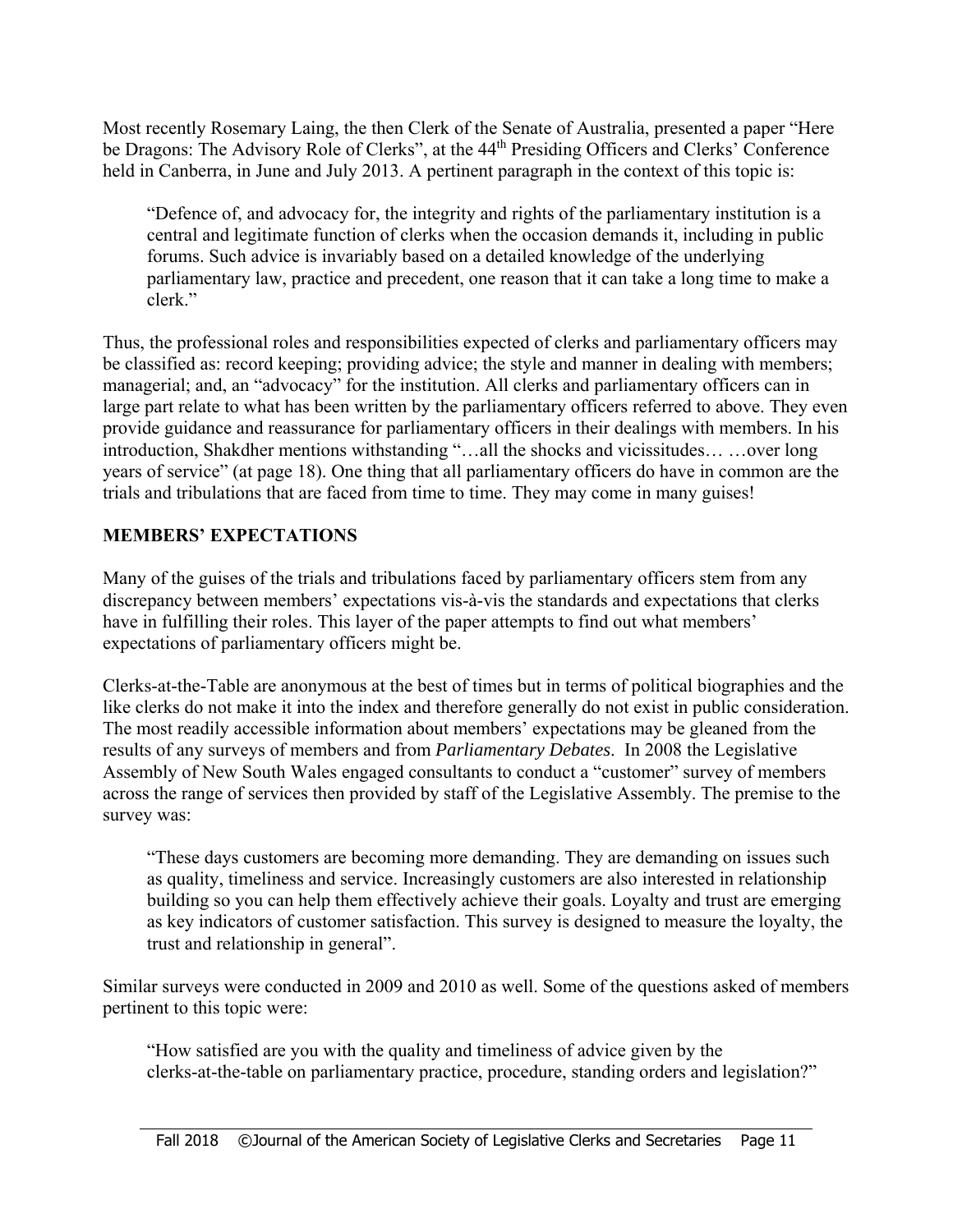"Have you sought advice from the Procedure Office about petitions or questions on notice?"

"How satisfied are you with availability and accuracy of House papers (that is, the *Votes*, the *Business Paper*, the *Questions and Answers*)?"

Members were interviewed by telephone and asked to rate their response on a scale of 1 to 10. In 2008, 43 members were interviewed; while 47 members were interviewed in both 2009 and 2010. While the responses were kept anonymous, the ratings were grouped by party and whether a member represented an urban or regional electorate. Over the three years, across the board, the ratings were consistently quite high between 8.0 and 8.9.

Whilst the survey sought to quantitatively rate the business units of the Legislative Assembly, members were also given the opportunity to make general comments to explore their perceptions about the services provided. The survey questions were too broad and not qualitative enough for the purposes of this paper. Yet the relevant responses are able to be classified as giving advice and the style and manner. Selected responses in relation to clerks are included in appendix three.

*Hansard* can also provide some insight into members' expectations by reading what members have said about retiring Clerks. Examples at the time of writing the original paper were: Russell Grove, former Clerk of the Legislative Assembly of New South Wales; and, Bernard Wright, former Clerk of the House of Representatives of Australia.

On Thursday 20 October 2011, the Legislative Assembly debated a motion to mark the retirement of Russell Grove (*Parliamentary Debates* pp. 6866 – 6887). On Thursday 12 December 2013, the House of Representatives similarly debated a motion to mark the retirement of Bernie Wright (*Parliamentary Debates* pp. 102 – 104) and later in a valedictory debate (*Parliamentary Debates* pp. 107 – 114).

The words spoken in the debates convey the high regard those Clerks were held in. The flavour of what was said comes across in words like: indebtedness; longevity (both had more than 40 years' service); their personal qualities; and the ability to blend the personal and professional. Selected quotes may be found at appendix four.

In the case of Russell Grove, after the Speaker made the announcement of Clerk's retirement, twenty-two members spoke to the subsequent motion moved by the Premier. Indeed the House spent the whole morning on this debate, replacing a morning of general business. The debate was also interrupted for the Speaker to host a morning tea for the retiring Clerk in the Speaker's garden.

Naturally, members will be glowing in what they say on these formal set piece occasions that reflect back on the long service of retiring clerks. In the debates members did give hints to some "trials and tribulations". Without indicating what the circumstances were, they all said that there outcomes were satisfactory.

The debates highlight members' appreciation of the soundness of the advice given by these clerks and the manner and style it was conveyed. It follows these are reasonable expectations from all parliamentary officers.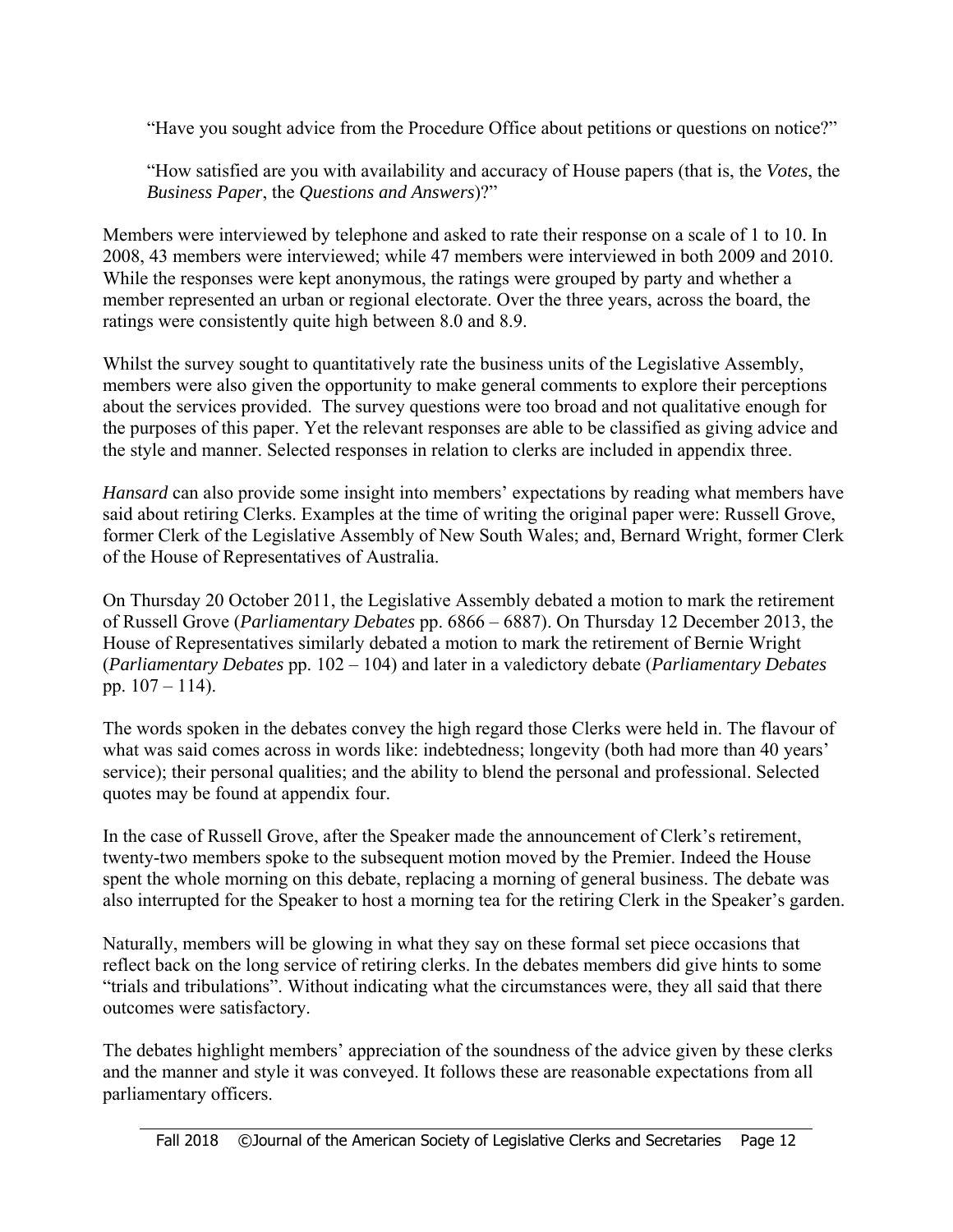# **A PERSONAL PERSPECTIVE**

While surveys and speeches at valedictories reveal a lot about members' expectations, they do not show all of the circumstances behind those expectations. Thus I invited eight members of the Legislative Assembly for one-on-one discussions in an attempt to get beneath the survey ratings to obtain a fuller sense of their expectations of clerks and perhaps validate the ratings of the earlier surveys.

The members interviewed ranged from a minister, a parliamentary secretary, occupants of the Chair, a shadow minister and government and opposition backbenchers. The selection also included a mix of both longer serving and newer members. The discussion starters circulated to the members beforehand are included in appendix five. As the discussions were directly with members in relation to their expectations, their responses provide a fairly accurate road map of how to deal with those expectations.

Thus this final layer of the paper will distil the salient points from those discussions and flesh them out with observations and lessons from events in my own experience in order to suggest a framework within which to deal with members' expectations.

These discussions confirmed members' expectations in terms of technical skills and the style and manner of clerks. Members also felt that the clerks had a role in educating members. However, surprisingly to me, a number of members also intimated an expectation that clerks are there to "safeguard" the institution. Edited responses are included in appendix six and have been collated under three classifications as follows.

# **Technical Skills**

# **One member said that they "go to the clerks first for advice as politicians don't always understand the standing orders"**

Like fellow clerks, members expect clerks to have a very sound and extensive knowledge of the standing orders and how they are applied through practice and precedent, knowledge of how practice and procedure have evolved and the principles behind them.

A clerk's technical skills will help explain the reasoning behind proceedings, courses of action taken and the decisions made in the House. The greater your knowledge of the technical aspects of procedure, the greater your capacity to deal with members in the chamber when proceedings heat up. Knowledge of the principles will also help a clerk analyse, and consequently work through, procedural situations and problems to ensure consistent practice and establish sound precedents whenever required. It also means a clerk will be able to react almost instantaneously to advise the chair or a member and therefore be less obtrusive in proceedings.

In cases when you are in the chamber and a member asks for information or advice and you do not know, say so to the member immediately. Refer the member on to the right officer or section. If it is not confidential, perhaps even sit in with that officer when they provide that information. If the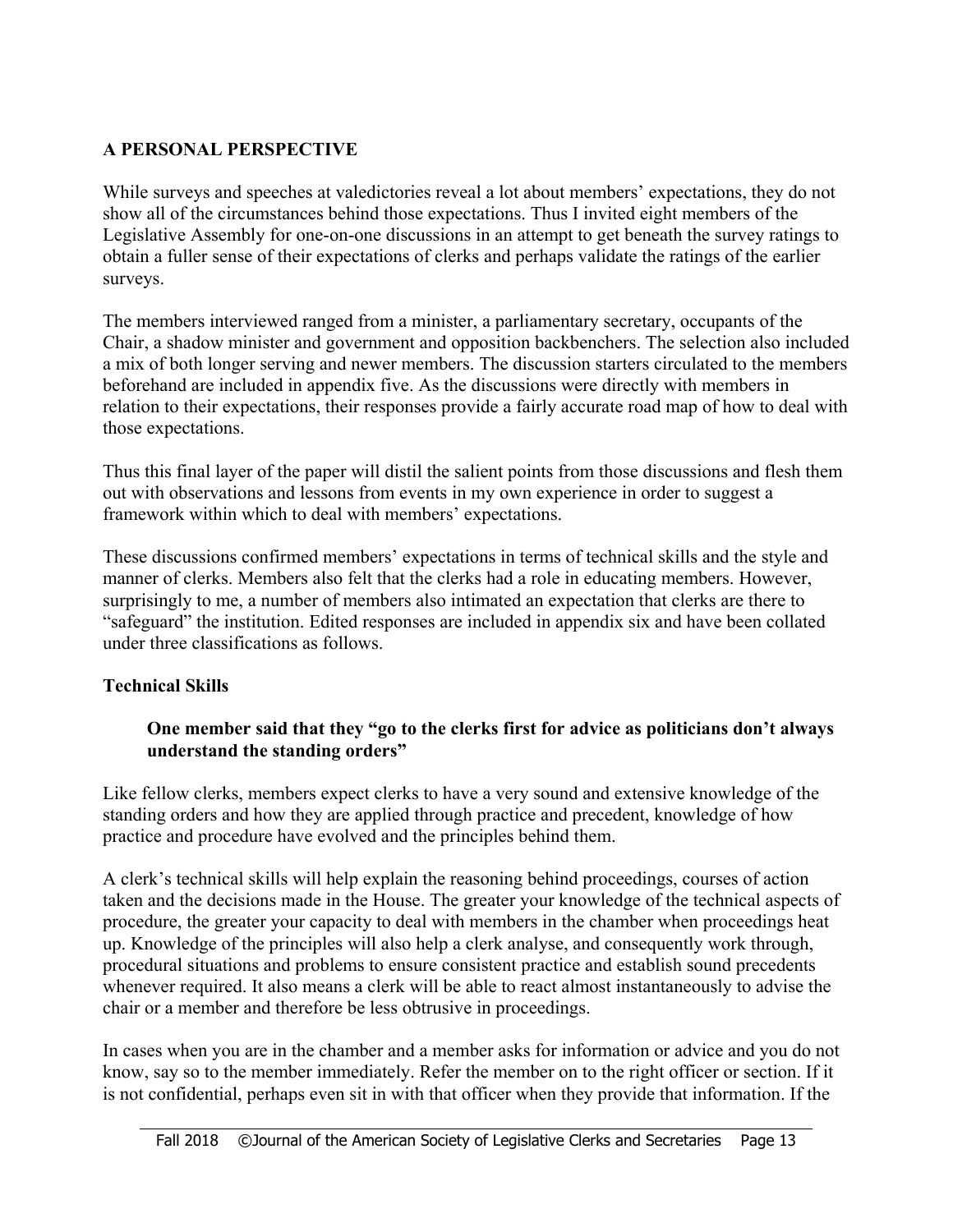member has the time, give the member an undertaking to get the information or advice they are seeking and then get back to the member as quickly as possible. These processes will help you learn as well as build up experience and confidence.

#### **Style and Manner**

#### **"The most important qualities in clerks are: confidentiality; impartiality; and, be able to give frank advice."**

Respect and keep the confidences of members. Do not "gossip" about what is said, even if the matter or advice is seemingly innocuous. Do not sugar coat advice. Offer alternatives or options to better help the member achieve their desired outcome. Use your judgment and tact.

Through circumstances clerks will, from time to time, find themselves in very difficult situations in the chamber, such as when there is uproar with members expressing anger - maintain grace under pressure. Do not judge members and be apolitical, particularly when the House is rowdy. Be mindful of your demeanour and body language – members will pick up on it. If you are being baited by members – ignore them and do not react.

Be attentive and responsive to members' requests. Do not be terse or show annoyance. Members expect clerks' reactions to be quick, unemotional and calm.

Be mature in your dealings with members. Be respectful – I still refer to members by the appropriate honorific and say Madam/Mr Speaker, Premier, Minister, Mr, Ms or Mrs. This sets a slightly formal tone but it is balanced by treating members and engaging with them as human-tohuman outside the chamber.

If you make an error, notify the member immediately and apologise – don't blame anyone else.

# **Safeguarding and Educating**

# **"The clerks have a role in safeguarding the parliament."**

Face up to your responsibilities to the institution in carrying out your duties. This can be as straight forward as bearing in mind the customs and practice of the House or protecting the Chair. As the occupants of the Chair that responded to me they expect to be supported in those roles by the clerks. The skill and experience of the members who occupy the Chair varies from the Presiding Officer, Deputy, Assistant and through to those Acting. Be very mindful of who is in the chair and their preferred means and levels of support. Maintain those expectations of support. Keep them updated on proceedings and ensure that the appropriate form of words is always at hand for them.

There will be occasions when clerks will have to assert the House's position against outside bodies, for example in relation to privilege. In New South Wales interesting examples include: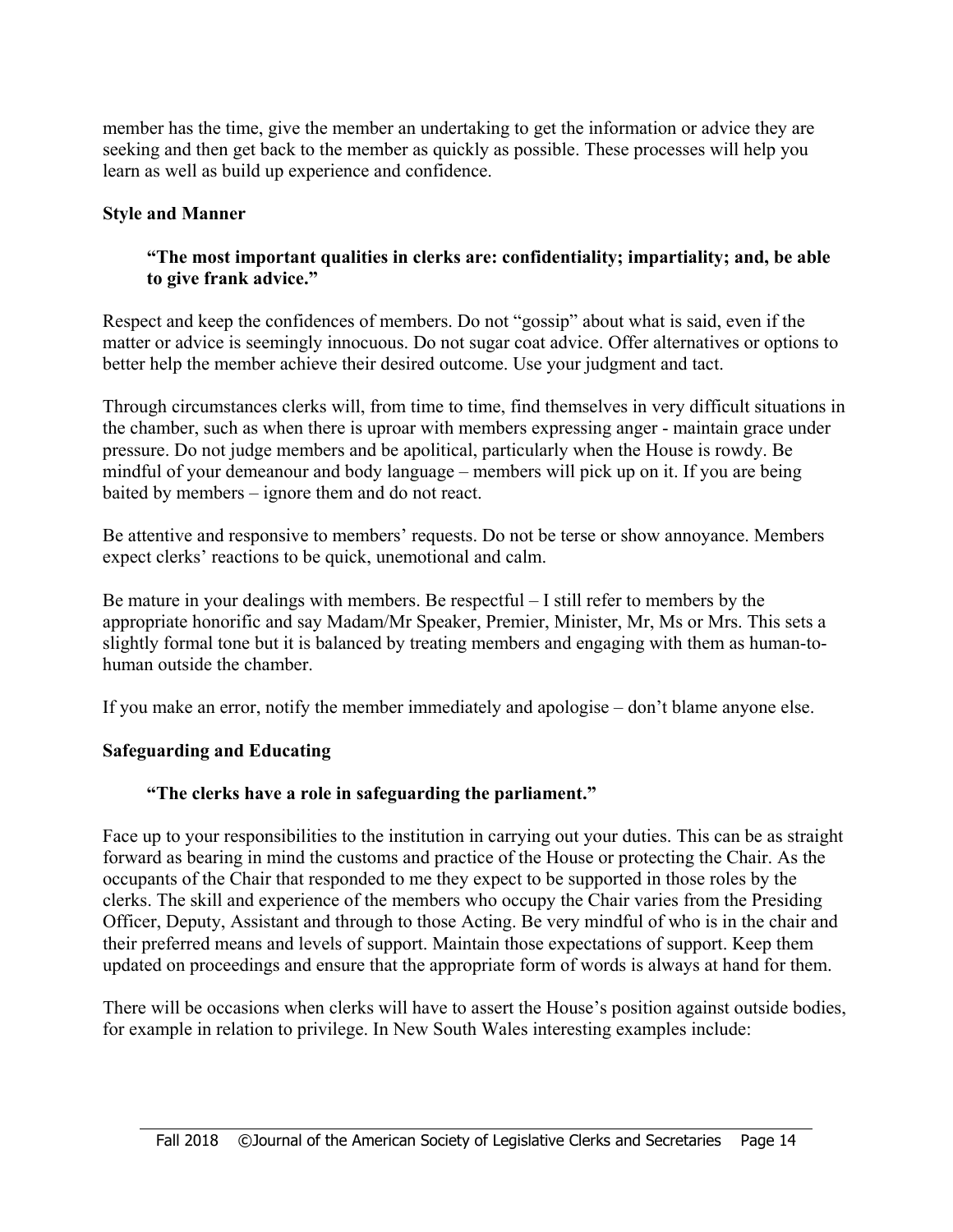- conveying a resolution of the House to solicitors who on behalf of a client "threatened" a member if he screened an anti-tobacco film in the Parliament's theatrette (19 September 1984, V. & P. no. 11, p. 81 of session 1984-85-86);
- seeking counsel to intervene as *amicus curiae* in the Abe Saffron case asserting privilege over *in camera* evidence that had been taken before a select committee that the prosecution had obtained and wanted to use in the trial (16 September 1987, V. & P. no. 83, p. 859 of session 1986-87-88); and
- officers of the House recently negotiated a memorandum of understanding with the Independent Commission Against Corruption to cover the execution of search warrants in electorate offices.

The Legislative Assembly also maintains the practice of not allowing the service of court summons on the premises. For example the Minister for Mines is regularly being requested to adjoin cases involving disputes over mining leases given by the minister. The niceties are maintained with the documents being served on the footpath.

The paper now turns to address the sub-topics: "how to recognise difficulty; self-awareness; communications gaps; personality clashes; best alternative to ongoing dispute; vacating the field; finding an outcome; fielding a substitute."

# **How to recognise difficulty?**

# **"The executive is prone to barge through, so the clerks have to find a way through and yet ensure that the safeguards are not torn apart."**

If you are in a situation that you are not familiar with, observe and learn from senior clerks. Tap into their experience. Ask questions - why were proceedings conducted in a particular way? If you are by yourself at the table always keep an eye on and be prepared for the next item of business. Proceedings can be unpredictably swift. If you do not know what the next item of business is inquire of the Leader of the House well beforehand to ensure you read the right next item of business! Do not be afraid to call for support at the table or for a second opinion or confirmation as to what you propose to do for re-assurance from more experienced officers.

Be attuned to the mood in the chamber. However, do not be complacent if proceedings are tranquil. Rather be alert as the mood can quickly change. In terms of members, especially key members, observe who comes and goes from the chamber. Know the member's chamber persona. Is the member provocative, fussy, relaxed, confident, unsure or hesitant? Does the member like to take points of order? Be alert to member activity around the chamber. For example, if there is a less experienced occupant of the Chair certain members might take advantage and disrupt proceedings.

Have some awareness of what is being debated in the chamber. What is the member's debating style like - measured or are there likely to be issues with relevance that might draw a point of order?

Maintaining confidentiality can place a clerk in the awkward position of knowing something is planned to happen, or is unfolding, but not being able to let the other side know. If you are privy to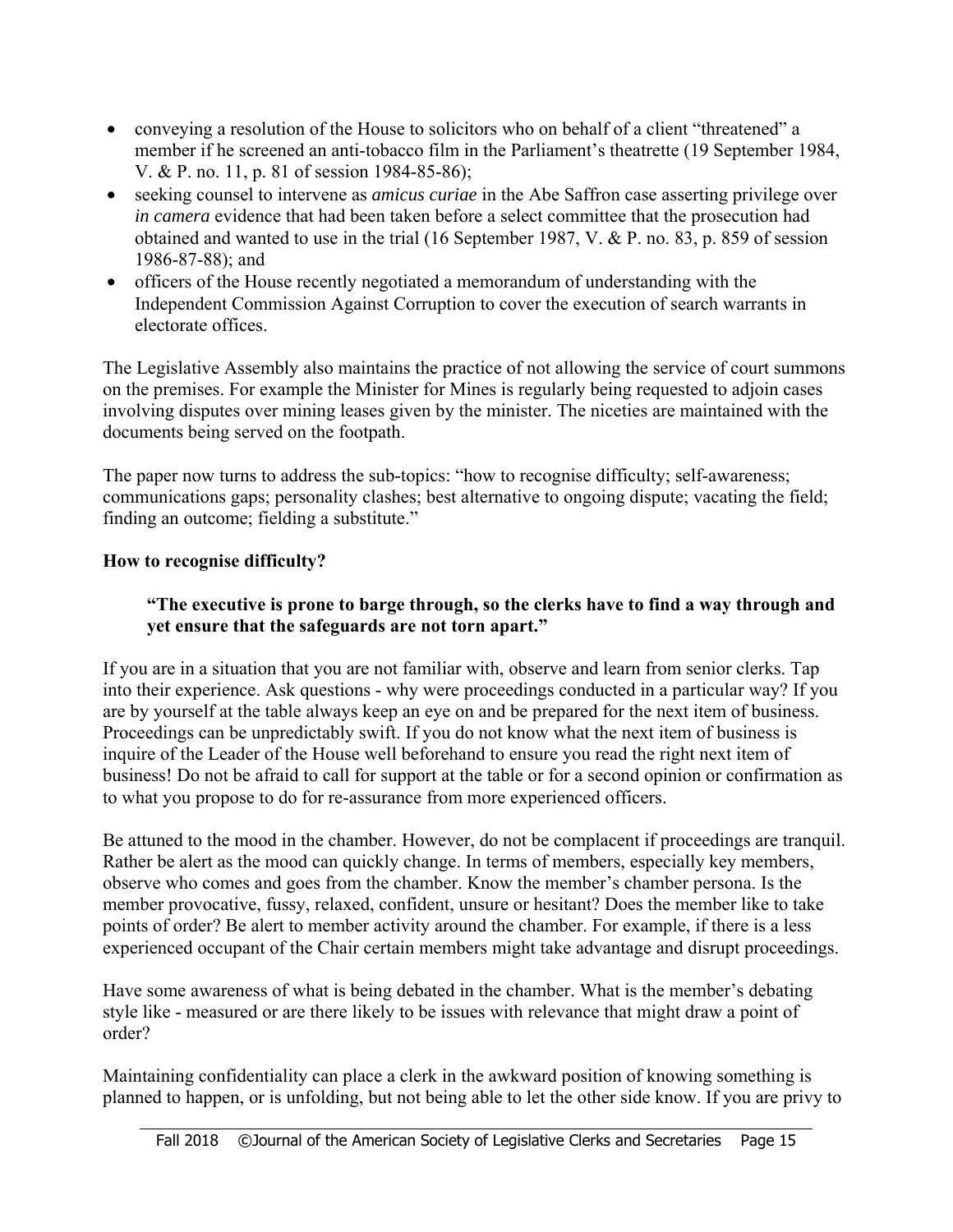such information, be subtle and circumspect. For example, if an opposition member asks, you could suggest that they ask their Whip or the Leader of the House. If you are asked for procedural advice, you could suggest the member try various options without letting on about scenario that is about to unfold.

In really difficult political situations in the House you might be put on the spot, such as being told by any number of Leaders of the House here are the ends, you find the means! If you are simultaneously being asked for advice from the other side, don't give any more information than that which has been asked for. Do not offer advice that hasn't been asked for. To do so could verge on being political. You will place yourself in a difficult position as next time the member might ask "why didn't you tell me about that".

#### **Self-awareness?**

#### **From one member's point of view "There is nothing worse than a clerk that is hesitant".**

In the chamber be alert and maintain your concentration on the proceedings. If you lose the confidence of a member it is very hard to regain that confidence. Your technical knowledge, expertise and preparation will give you confidence to deal with most difficulties. However, members do have some awareness of the competency of a clerk. Thus, equally individual officers should have the self-awareness of their limitations and any weak areas. Work on strengthening those weaknesses and building up your experience, for example by:

- spending more time in the chamber, if possible, particularly when there might be unusual proceedings;
- offering to undertake research or projects in procedural areas;
- debriefing and discussing proceedings with peers.

Self-awareness also means you are able to recognise your emotions as soon as they appear so you can manage them and maintain self-control. This is important in terms of a parliamentary officer's style and manner. For example, if you have a gut feeling that the member might not like what you will be telling them, prepare your argument and be conscious how you convey the message.

In a cosmetic sense look the part of a clerk-at-the-table. Convey the appropriate right image to members. Members are aware of and watch the clerks to see what they do. Also you might be on camera!

#### **Gaps in Communication?**

#### **"Being approachable; being able to explain technical matters using plain language."**

Elicit all the information and background you can get from a member so as to be better informed when providing advice to that member. Some members might not tell you all the facts so as to skew your advice in a way that will suit the member. It is good discipline to quiz the member so as to cover all the facets of the query.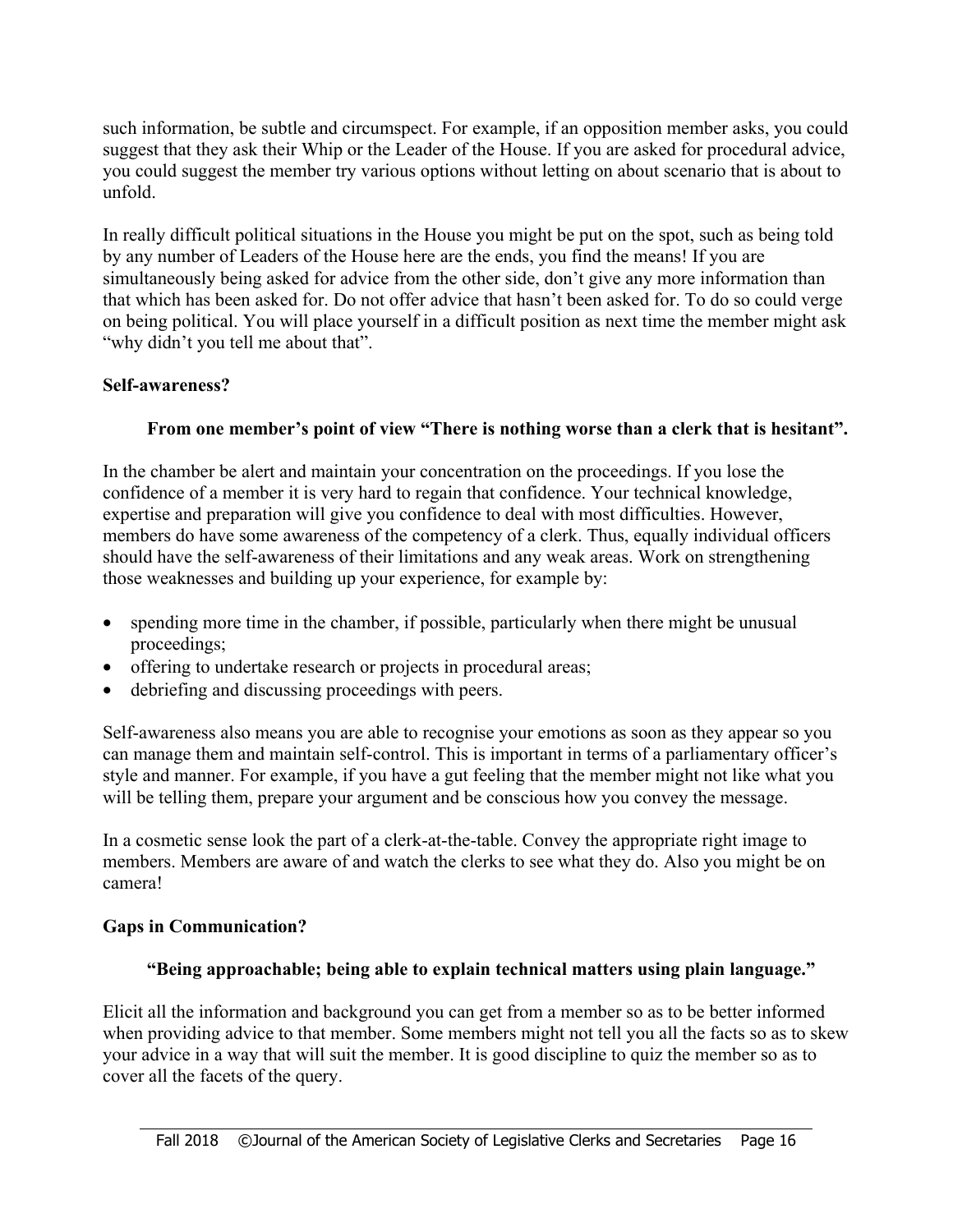Some members may go from clerk to clerk shopping for advice. Pass on your advice to colleagues so you can all be consistent in the advice provided to that member. Better still, if possible, consult with your colleagues first to agree on the advice to be given. Also if there is a potential flash point, keep the Clerk and the Presiding Officer appraised of the matter as there will be times when the member will escalate the matter directly to either or both the Presiding Officer and Clerk.

Do more than communicate with members, where possible engage them to nut out the issue and help settle misunderstandings or differences in interpretation and application. Have some empathy to assist you to understand the member's issue. Do not use jargon in explaining procedural matters.

#### **Personality clashes?**

# **"Clerks should have good interpersonal skills"**

Work on building up good working relationships with all members, especially the key members such as occupants of the chair, Leaders, Leader of the House and Shadow Leader of the House and both sets of Whips. Having a solid working relationship with a member places a parliamentary officer in a position where bad news can be delivered without detracting from that relationship. Note the comments that were made by members indicating a preference for frank advice.

Have some emotional maturity. Carrying grudges against members will impact on your objectivity. Don't be judgemental of members. Members come from all sorts of backgrounds and have varying levels of education and experience.

# **Best Alternative to ongoing dispute?**

# **"… a clerk should consult with the member."**

The best alternative to an ongoing dispute is to resolve it! The next best is prevention. One measure might be for a parliamentary officer to keep their ego in check. Do not be clouded by your subjectivity – you could be wrong.

Keep an open mind. Members are under all sorts of pressures that we might not be aware of. Members cannot see issues of interest to them in an objective manner. Be empathetic to the member's point of view. Members are elected. We are not! It follows that we do not make the decisions for them. Our role is to facilitate members with information and advice to assist them make the decisions.

If a situation does evolve into a dispute, inform the Clerk – so there are no surprises. The Clerk would also be able to provide you with the support and guidance to resolve the matter. Clerks need to maintain working relationships with members.

A solid working relationship also forms the basis upon which to resolve disputes with members. Use your conflict management skills to actively engage with the member to end a dispute. Meeting face-to-face with the member provides the opportunity for both the member and officer to drill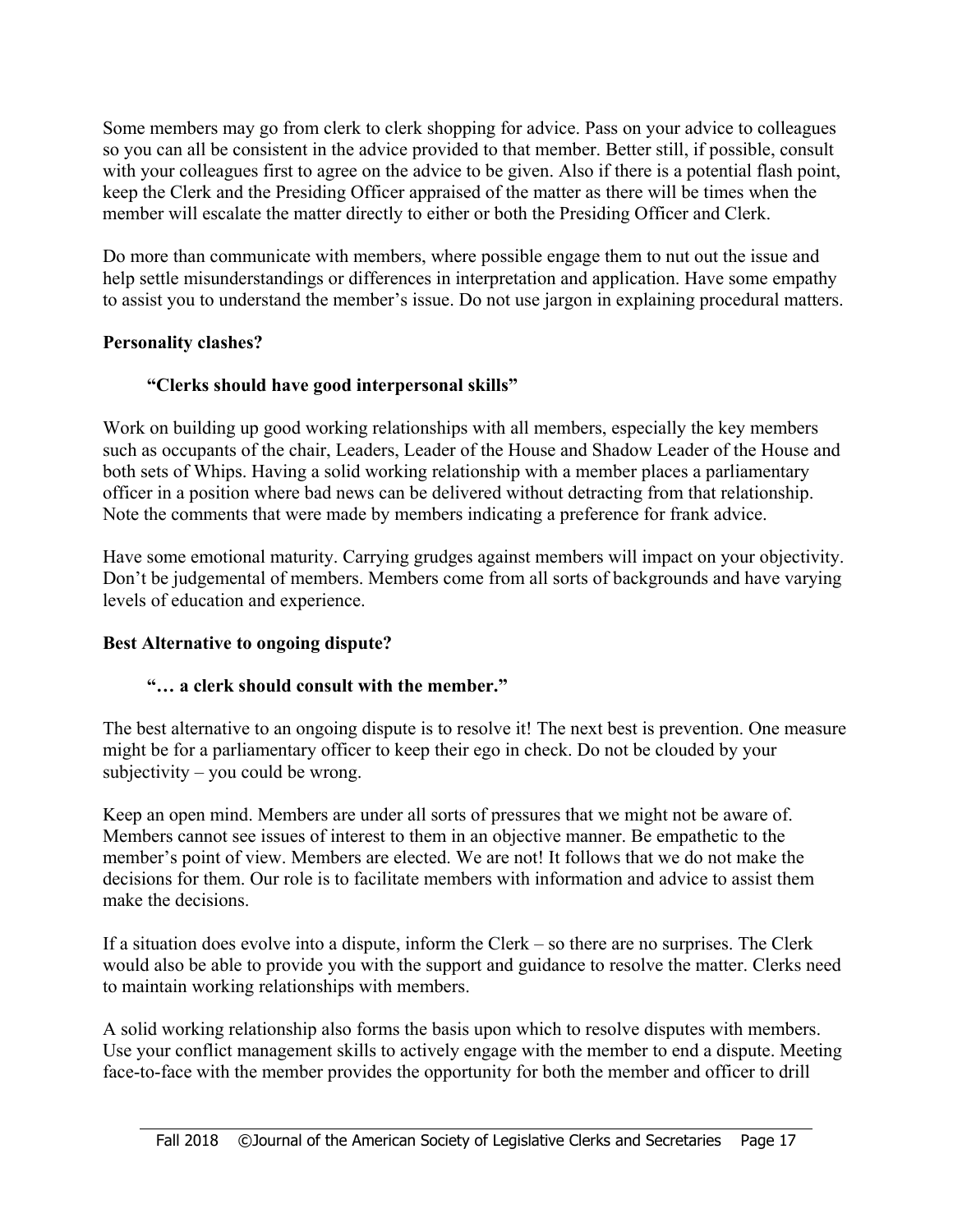down into the issues in question. Members expect that of parliamentary officers. Try to find a solution that the member can live with and yet maintains the integrity of established practice.

#### **Vacating the field?**

#### **"In the House the numbers trump the clerks know best".**

Know that your advice or position is right. Check with the senior officers. Be respectfully assertive in negotiations with the member. Push to find a compromise. However, be pragmatic. If a compromise cannot be reached then the matter will be referred to the presiding officer for determination. Such circumstances arise with the vetting and editing of notices or questions on notice to ensure they are in order. The respective standing orders in the Legislative Assembly contain interpretative elements that are applied to each notice or question on a case by case basis. There might be occasions when the presiding officer rules in favour of the member. Accordingly the officer has to withdraw.

If your judgement and application of the standing orders is not unreasonable then do not take vacating the field personally. In the end it is the judgement and the authority of the presiding officer or indeed the numbers in the House that counts.

#### **Finding an Outcome?**

#### **"Keep an open mind when dealing with members and look for the common ground."**

In a political environment an issue may be referred to the presiding officer to determine an outcome. If possible it is best to not to let an issue escalate to that stage. In negotiation with the member let them know that if a mutually agreeable outcome cannot be reached then it will be left to the presiding officer to determine. This is an accountability measure for the officer – as it should be. Go to the Clerk in the first instance as the presiding officer might not appreciate having to adjudicate on what they might regard as procedural minutiae but to you it is a point of high principle.

Look for the common ground with the member first. If the matter is not time critical be patient and wait for an opportunity to arise down the track. This is because not every situation is black and white. Not only is there is interpretative scope but practice and procedure evolves.

To use the example of vetting notices of motions, editing is performed not to censor the member but rather to ensure that the notice conforms to the custom and practice of the House to enable it to be published. In this task the officer should always go to the member to get their approval. However, once an understanding has been established with the member it is not always necessary to go back so long as the essence and intent is retained in the published form. Clerks can also help members circumvent the same question rule with some judicious editing of the notice.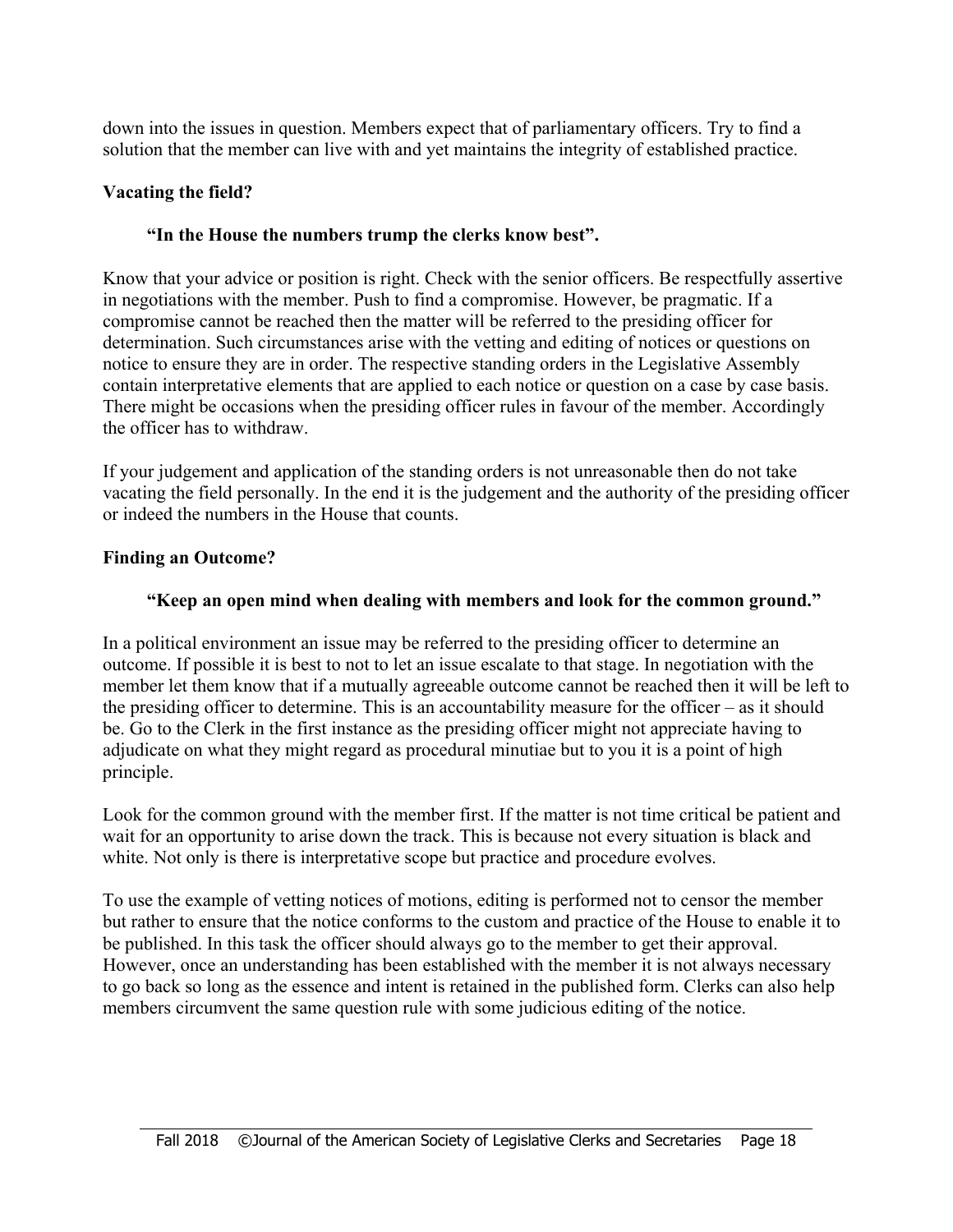# **Fielding a substitute?**

# **One member made the observation that "some clerks have more capacity than others"**

The occasions when a substitute officer needs to be fielded should be very rare. They might arise in a situation of actual or perceived conflict of interest. Alternatively, the issue could be with a member who might request not to deal with a particular officer. If an officer encounters difficulty with a member, the Clerk and senior officers should be informed. In relation to procedural matters another officer could subtly deal with the particular member. My suggestion would be to seek "strength in numbers". An officer should seek the support of senior officers and deal with the member concerned together in support. It will also demonstrate support for the officer concerned. More experienced senior clerks have the responsibility to not expose less experienced parliamentary officers into a situation that is out of their capacity to deal with.

# **Conclusion**

Nothing beats one's own experience. Each parliamentary officer will be shaped professionally through their own experience and the variables of their own jurisdictional environment, standing orders, practice and context, as well as their individual skills and abilities. So not all the suggestions might be applicable in your jurisdiction however, the sub topics of this workshop provide a framework within which each parliamentary officer may assess means of dealing with members' expectations.

Personally, through the process of conducting discussions with members, albeit a small number, to prepare this paper I came to the conclusion that members have very high expectations of staff. It seems to me that clerks' and members' expectations of the role of clerks are fairly well aligned. This came across quite strongly through the members' view of clerks having a role in regard to "safeguarding" the institution. For various reasons members also notice staff and what we do. I also believe that members do really appreciate the clerks. I think that parliamentary officers can be most re-assured by that, even at times when they might not think so. As a consequence it is incumbent upon parliamentary officers to do their very best to meet the expectations of our members.

Finally, as I was the clerk in the ruling below it took me quite some time to realise that I should not take the events that occur in the supercharged atmosphere of the chamber personally. So bear in mind the words of Speaker Rozzoli's ruling:

"Any member is entitled to seek the guidance of the Clerks about the form that a motion should take. Members are entitled to vary, accept, or treat the advice of the Clerks as they see fit. However, the Chair has an overriding authority to rule on matters of procedure as they arise. If the Chair is of the view that a motion is incorrectly framed; even if the Clerks' advice is followed to the letter by a member, it is the Speaker's prerogative to overrule that advice."

*NSW Parliamentary Debates*, 15 September 1988, page 1337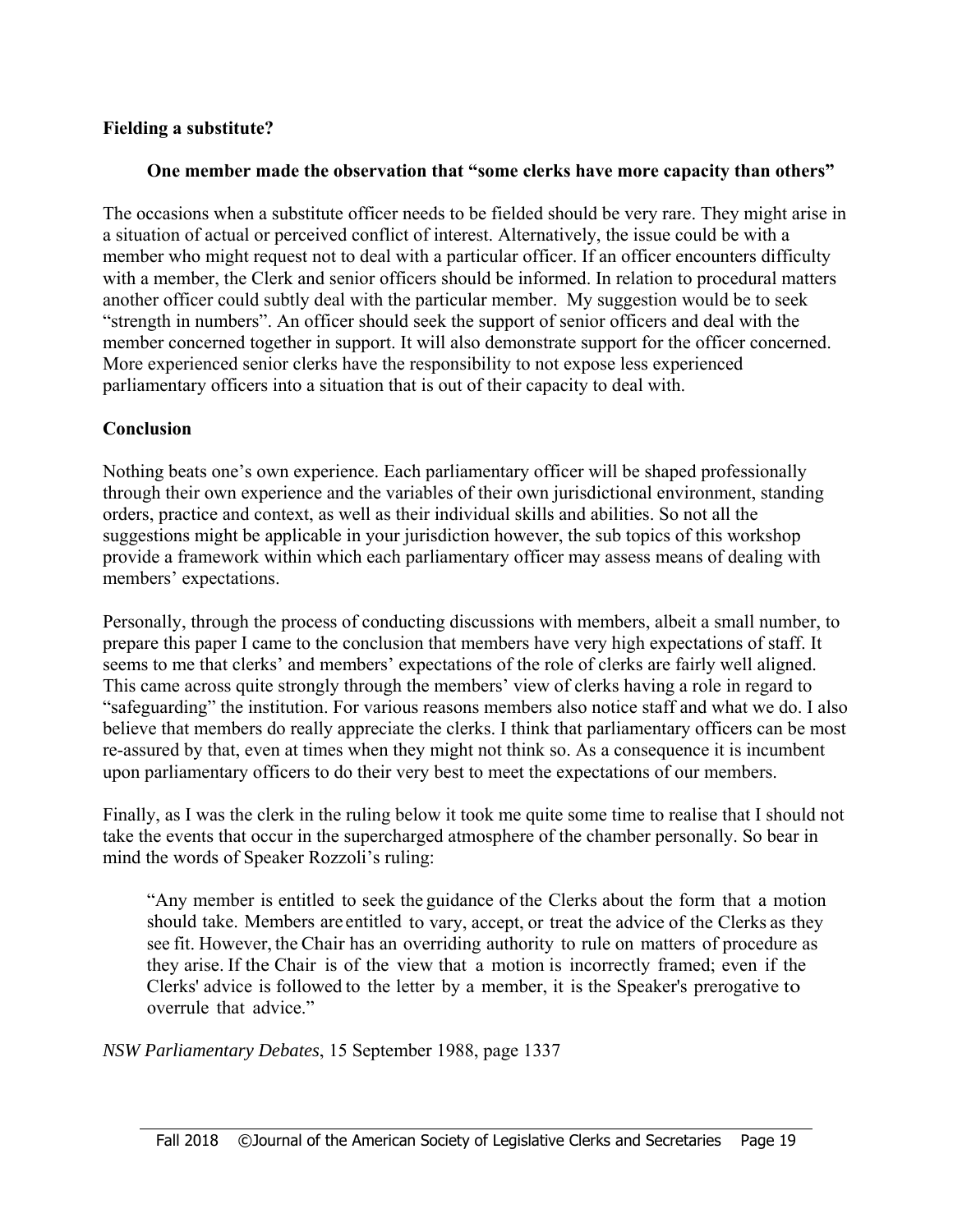#### **APPENDIX ONE**

# **CLERK OF THE HOUSE OF REPRESENTATIVES ACT 1988 (New Zealand) – section 3:**

"The functions of the Clerk of the House of Representatives shall be—

(a) to note all proceedings of the House of Representatives and of any committee of the House:

(b) to carry out such duties and exercise such powers as may be conferred on the Clerk of the House of Representatives by law or by the Standing Orders and practice of the House of Representatives:

(c) to act as the principal officer of the Office of the Clerk of the House of Representatives and, in that capacity, to manage that office efficiently, effectively, and economically: (d) to ensure that staff of the Office of the Clerk of the House of Representatives carry out their duties (including duties imposed on them by law or by the Standing Orders or practice of the House of Representatives) and maintain—

(i) proper standards of integrity and conduct; and

(ii) concern for the public interest:

(e) to be responsible, under the direction of the Speaker of the House of Representatives, for the official reporting of the proceedings of the House of Representatives and its committees."

# **PARLIAMENTARY SERVICE ACT 1999 (Australia) – section 57:**

#### **Roles and responsibilities of Secretaries**

Roles of Secretaries

- (1) The roles of the Secretary of a Department include, but are not limited to, the following:
	- (a) principal adviser to the Presiding Officer on matters relating to the Department;

(b) leader, providing stewardship within the Department and, in partnership with other Secretaries, across the Parliamentary Service;

(c) any other role prescribed by the determinations.

Responsibilities of Secretaries

(2) The responsibilities of the Secretary of a Department are as follows:

(a) to manage the affairs of the Department efficiently, effectively, economically and ethically;

(b) to advise the Presiding Officer about matters relating to the Department;

(c) to implement measures directed at ensuring that the Department complies with the law;

(d) to provide leadership, strategic direction and a focus on results for the Department;

(e) to engage with stakeholders, particularly in relation to the core activities of the Department;

(f) to manage the affairs of the Department in a way that is not inconsistent with the interests of the Parliamentary Service as a whole;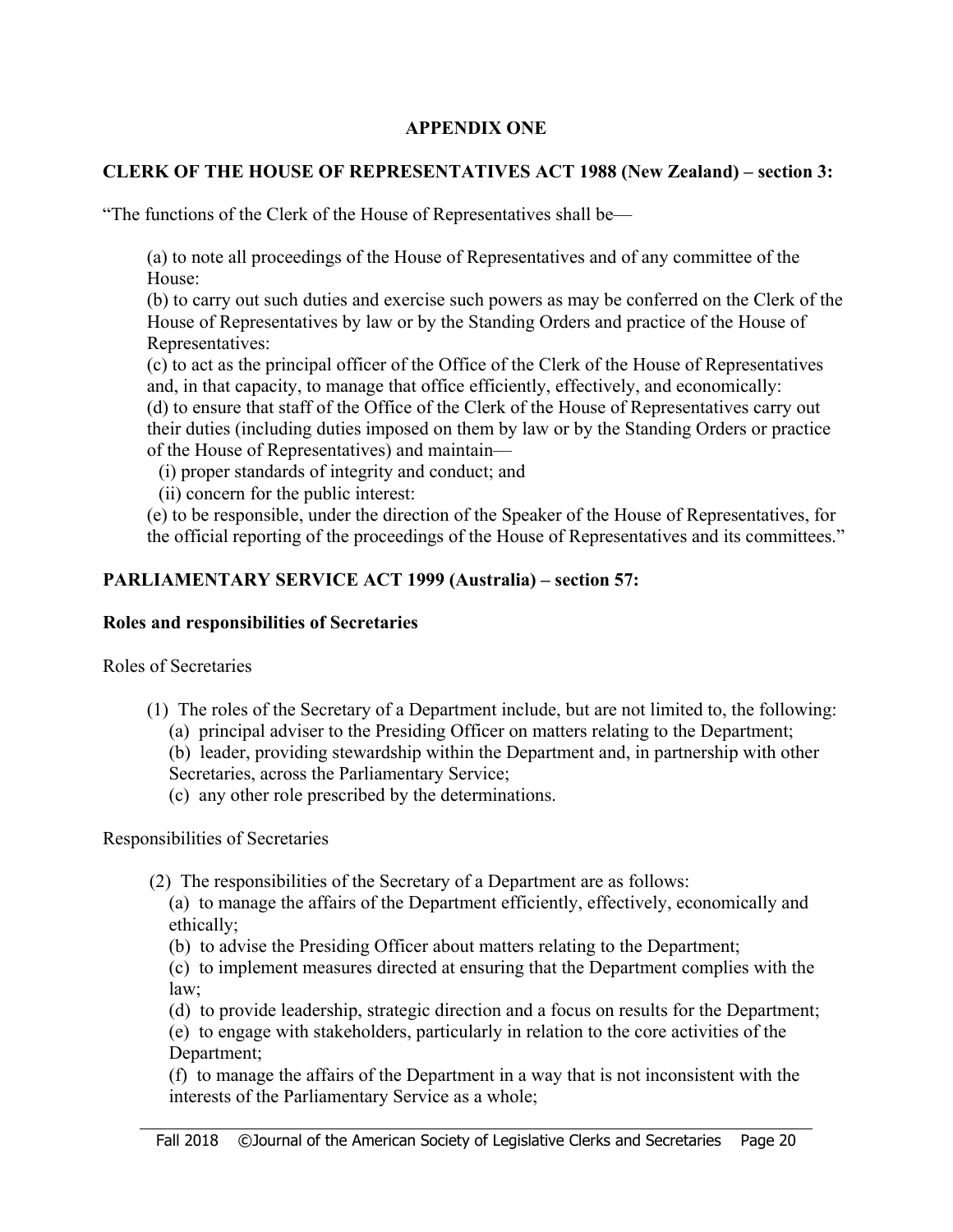(g) to assist the Presiding Officer to fulfil the Presiding Officer's accountability obligations to the Parliament to provide factual information, as required by the Parliament, in relation to the operation and administration of the Department;

- (h) such other responsibilities as are prescribed by the determinations.
- (3) Subsection (2) does not affect a Secretary's responsibilities under any other law.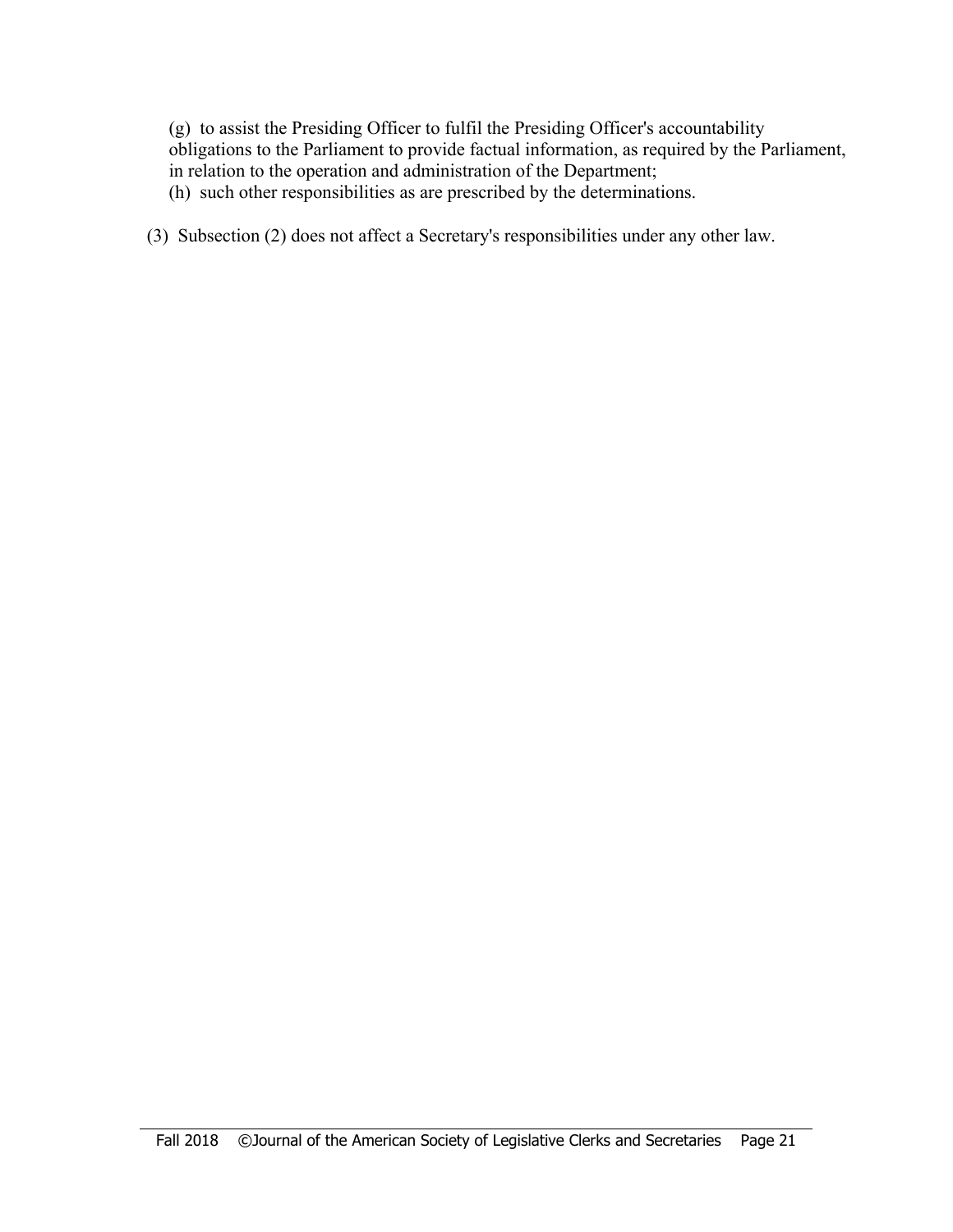#### **APPENDIX TWO**

#### **Shakdher's Sixteen Pointers**

- Service to the Country
- Attitude of Objectivity
- Spirit of Tolerance
- Supply of Factual Information
- Patience and Self-Control
- Attitude of Greatness
- Avoiding Publicity
- Upholding the Dignity of the Speaker
- Advising the Parliamentary Committees
- Knowledge of Men and Affairs
- All Work is Alike

- Resolving Complicated Matters
- Quickness of Action
- Respect for Members
- Part of the August Body
- An Ideal to be Cherished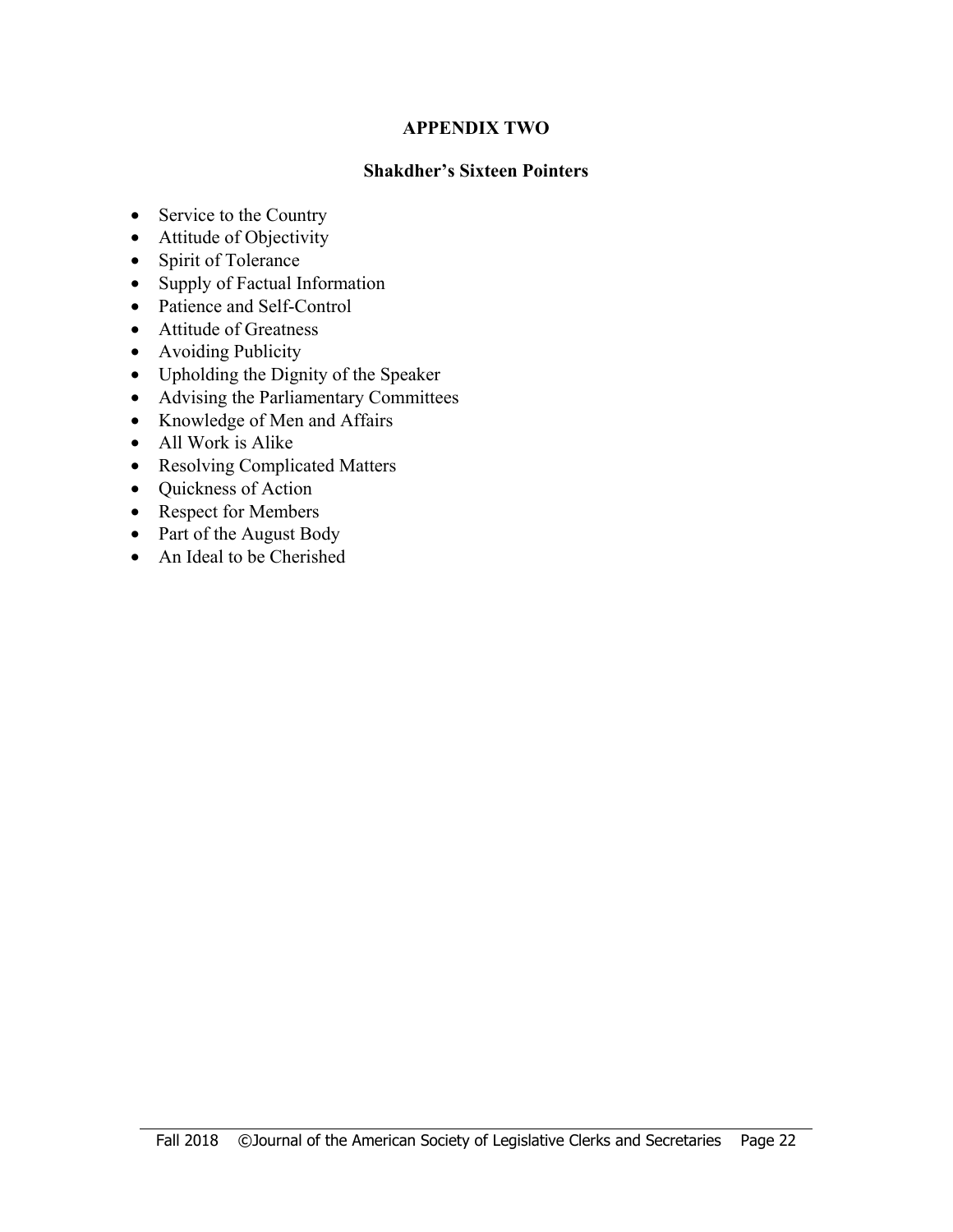# **APPENDIX THREE**

#### **Selected Responses from the Survey of Members of the Legislative Assembly of NSW (2008, 2009 & 2010)**

"There could be a bit more advice and be more flexible with Members. The rule that you have to lodge a petition by before midday should be changed to 1.30 pm."

"Procedures are sometimes confusing."

"…the consistency of applying the standing orders needs a look at."

"There was one issue with the sessional orders… and I thought I was given the run around."

- "I haven't had timely advice."
- "There have been some matters I have brought to people's attention that haven't been addressed quickly enough."

"Often we don't get enough information. It is important for us to have information sessions, but this does not occur."

"There have been a few instances when there was an issue conflicting advice from different Clerks. I raised concerns in terms of process issues to announcements and it wasn't handled well. However, on general matters they are good."

"Make us aware of how they can assist, rather than assuming that everyone knows what they do." "The thing is that the procedure is now so distorted, it is almost irrelevant".

#### **The surveys ended with two questions asking if members had any particularly good or bad experiences in the previous 12 months and if they had any comments about the Department that they would like raised with the Speaker. Some of these responses were:**

- "The Clerks give very good advice in relation to parliamentary matters. All staff are pleasant and polite."
- "I would like to see more open communication."
- "They have been very helpful when I have had questions about procedure."
- "I find being provided with timely advice is a key and could be improved."
- "Generally everyone is very competent. There needs to be a bit of work on the service ethic. I bring down questions on notice and I'm instructed to type them up and email them, which is too much unnecessary word processing."
- "I have probably disagreed with the advice given by the clerks in the past."
- "We need them the most for procedural advice."

- "Briefing of newer members on how they can gain rapid and timely access to business papers, bills and business."
- "There needs to be greater support for the new MPs in terms of training and induction, and there should be information sessions on standing orders when they change. Most things are pretty good."
- "I am not good at getting a "no" answer. I would prefer a 'how can we make this happen' approach."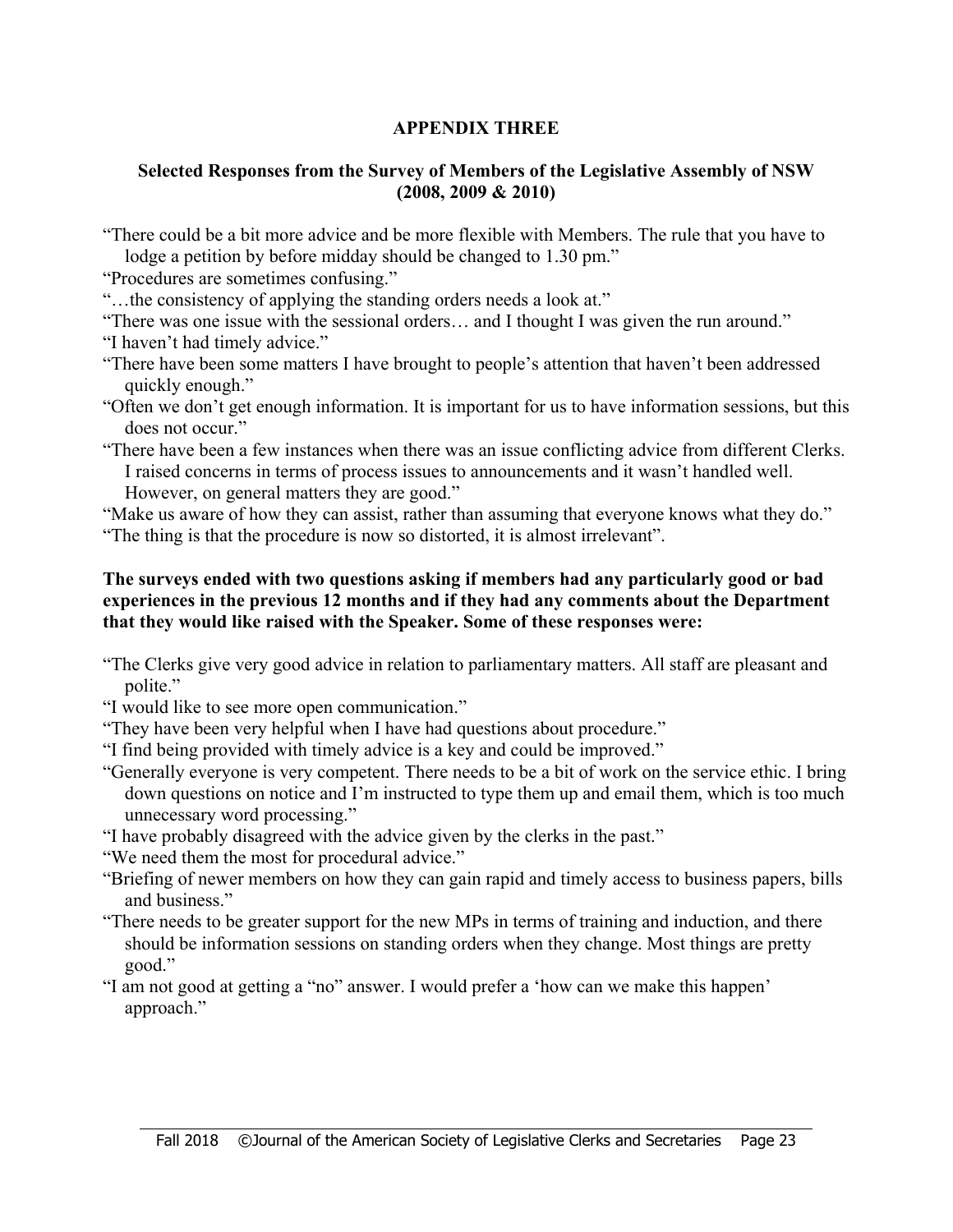# **APPENDIX FOUR**

"…loyally and skillfully provided advice without partisanship."

- "…served with good humour and impassiveness and impartiality that has seen him win bipartisan support."
- "…has always conducted himself with aplomb…"
- "…the one constant would be the Clerk…"
- "…advice has been impartial…"
- "… appreciate the high-quality procedural advice…"
- "He …was from the old school."
- "…gave me advice he did so with integrity…"
- "… was the font of wisdom, very able to give guidance on all aspects of the parliamentary…"
- " … on a number of occasions I relied on the advice … in the knowledge that he was being asked similar questions about political strategy and tactics by the other side and by the crossbench. The advice he gave me was exclusive to the question asked and it was given impartially. It had no bearing on advice he might have given to any other party seeking an opinion perhaps on the same matter."
- "…how much explaining [he] has done for us on things we did not understand."
- "They [the Clerks] have always been calm, friendly, helpful and wise, and ready to advise."
- "…your political impartiality has been absolute and renowned."
- "[He] has fulfilled his role without a hint of partisanship, either in fact or in perception."
- "....I have enjoyed your counsel."

- "We all rely on the experience and knowledge of the clerks."
- "…the clerks at the table must have the respect of both sides of Parliament…"
- "…and his personal qualities. I speak specifically of his discretion and integrity."
- "…principal adviser on parliamentary law, practice and procedure to the Speaker and to all of us."
- "…motivated by a love of this institution…"
- "…his legal skill, his profound understanding of the standing orders…"
- "…been utterly fastidious, utterly dedicated and utterly faithful to your task."
- "The role of the Clerk…nearly always goes unheralded."
- "…that work does not go unnoticed and it is certainly appreciated."
- "…never-ending courtesy, his patience and his assistance."
- "…thank you for your personal friendship and assistance you have provided…"
- "…I had the benefit of your wise counsel both in government and in opposition…"
- "He is a gentleman. His character comes through in the way he has carried out that role.
- "…his encyclopedic knowledge of parliamentary procedure."
- "…you have maintained that impartiality over a very long time."
- "…he has never allowed that friendship to intrude upon his impartiality…"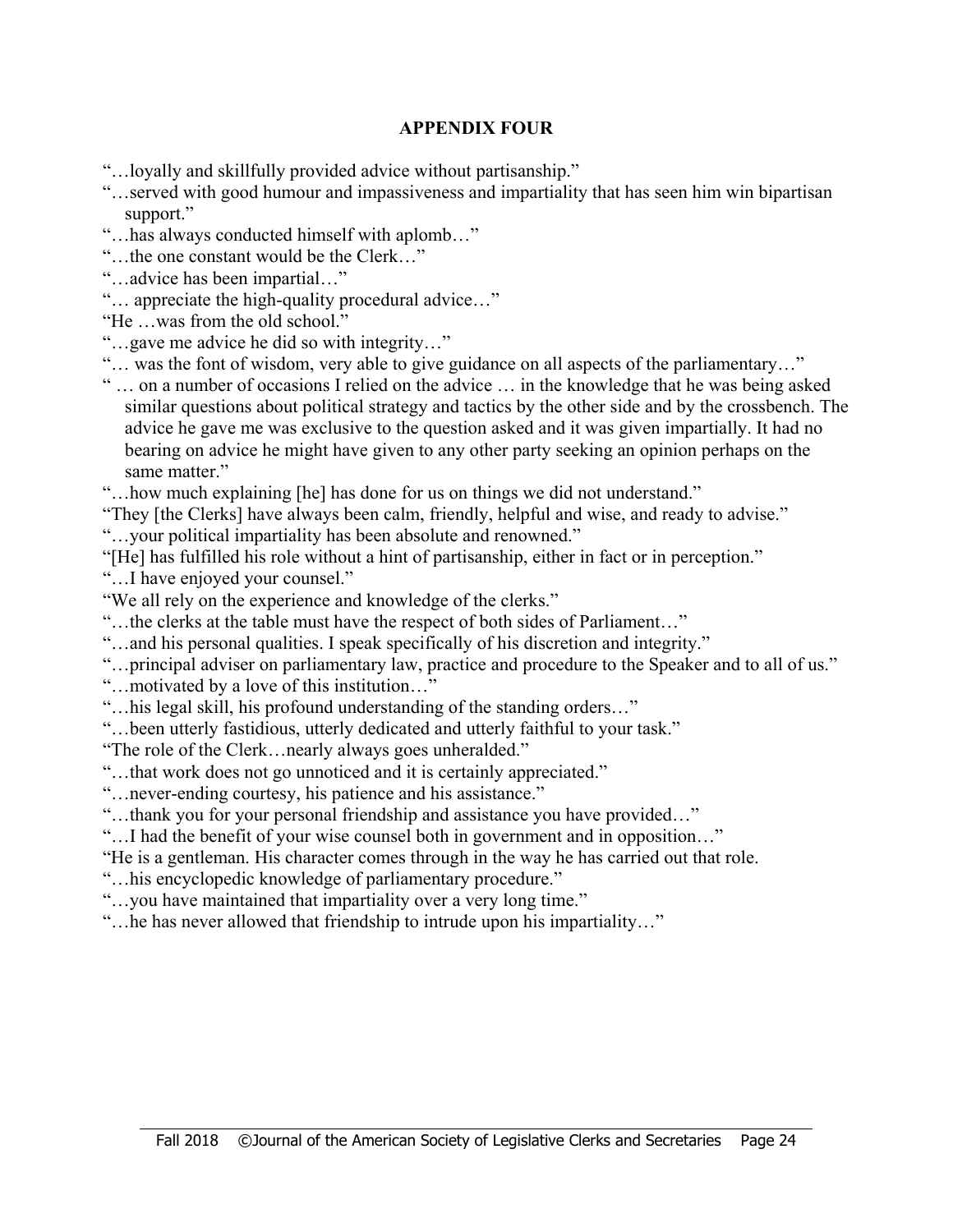# **APPENDIX FIVE**

# **Suggested Points for Discussion with Members**

Discussion starters. Your thoughts and expectations are welcome on chamber related issues but not limited to:

- What is your understanding of the role of Clerks-at-the-Table?
- What do you think are the requisite qualities and expectations of the clerks?
- In what circumstances or procedural matters would you or have you sought advice from the clerks?
- Where do the clerks sit in your decision making path? For instance, do you go straight to the clerks, formulate a course of action within your party or with colleagues and only seek out the clerks later? Or perhaps do bring the clerks in from the beginning as there might be some impediments to your course of action?
- Have you ever been disappointed by the clerks? If so, how and what were the circumstances?
- What is the best way for a clerk to communicate advice to a Member? (for instance, face-toface, email, phone call, assertive, direct, authoritative, equivocal etc)
- What support do you require during sittings?
- On what sort of procedural matters would you go to the clerks for advice?
- In what sort of instances have you been less than satisfied?
- Where you have had issues with the advice you recieved, how would you prefer or like to see any issues resolved?
- For instance, under what circumstances or matters would you consider escalating to either the Clerk or the Speaker for resolution?
- Are clerks adequately appreciative of the stress and pressure a member might be under in the chamber? If so, what sort of things would you like to draw to the collective attention of the clerks?
- Are you aware that questions on notice are vetted and edited before being published? Are you generally aware of the broad principles clerks use to edit or vet questions on notice? Have you been advised of those principles? Do the clerks advise of all changes or at least significant changes? Do you or have you accepted any such changes without question or do you request an explanation? Does this process meet your expectations? Do you have any suggestions as to how this could be improved? Should this be better explained at say induction for new members?
- Similarly, as above, in relation to notices of motions?

- Do you have any general comments about clerks, the interpretation of standing orders, procedure and practice?
- Is there anything you would like to see in relation to members' expectations of clerks in the chamber procedure?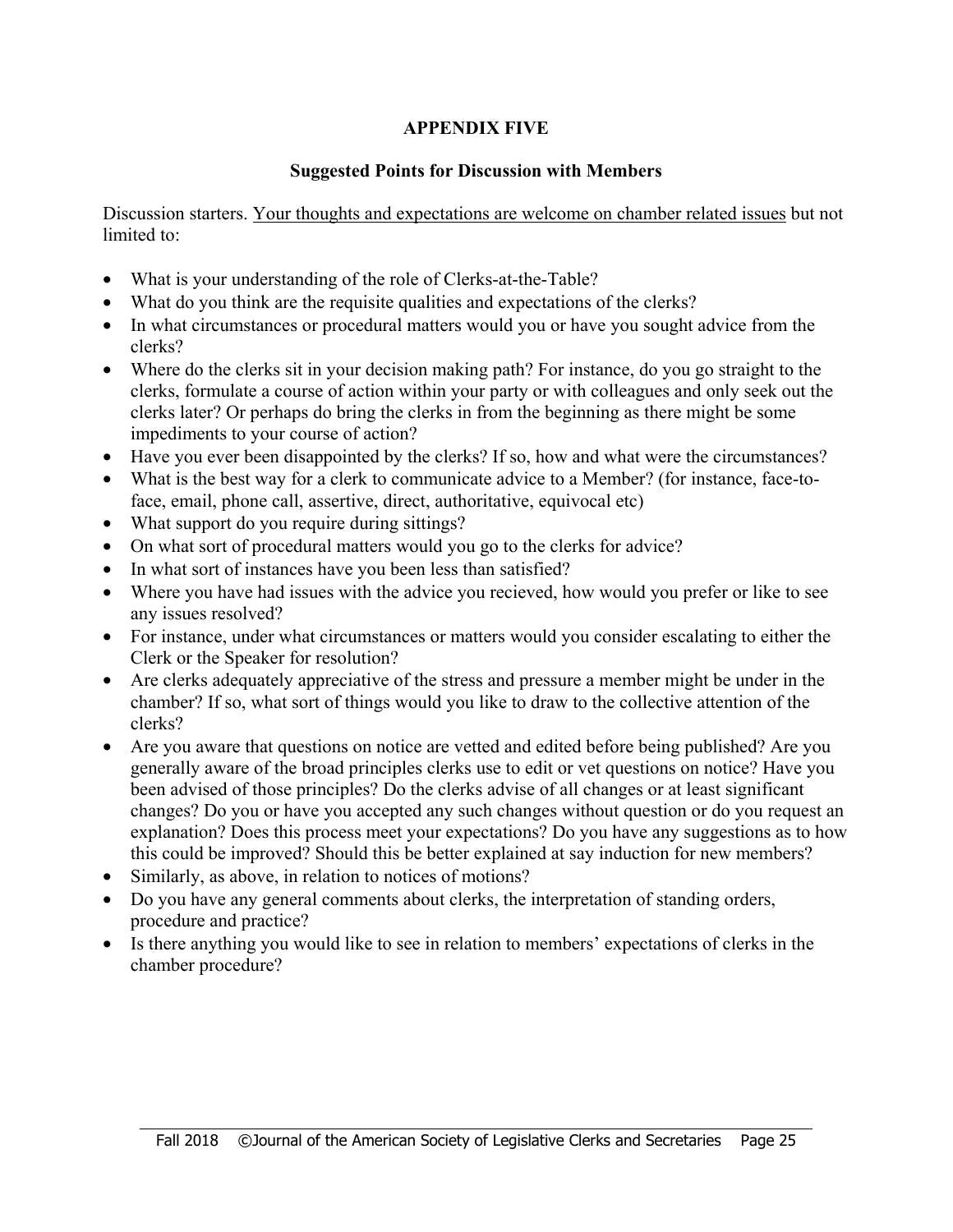#### **APPENDIX SIX EDITED SELECTED DISCUSSION RESPONSES**

# Technical Skills

- places a great reliance on the clerks to provide the guidance to both members and the Chair for events to be in accordance with the way intended by the standing orders.
- clerks should be approachable in relating to members and have a very sound understanding of standing order, rules, practice, statutes and systems.
- all members expect total discretion, trust and competency from the clerks.
- for this member it is the government versus the opposition. Will seek advice from the clerks on the "serious stuff" to achieve the aims of foiling or outmaneuvering the opposition. Would like to see every weapon available to the government to use. In this member's view the advice from clerks is overly cautious. Is open to being given advice with a range of options, including adventurous advice that pushes the boundary. What could be a "cautionary scale" such as "I would not recommend it" or "I cannot guarantee the Speaker's decision". In the cut and thrust of debate advice that sits on the sidelines is not what this member wants to hear. "Adventurous" means advice that is achievable beyond the standing orders – "you cannot do this because… however, to cut through the ice perhaps you could try this, although it has no guarantees".
- expectations of the Clerks are to be objective; have a degree of experience and very good knowledge of the standing orders; be unemotional and not easily flappable.
- some clerks have more capacity than others.
- has freely sought advice whether in government or opposition. Believes the clerks are neutral and has never had reason to query the advice given. As an occupant of the Chair places much greater reliance on the clerks, especially on procedural matters. Expects to be informed of "what is happening next" and of any changes in the government's programme. Appreciates having printed loqs to read. Is also aware that the Leader of the House and the shadow Leader and to a lesser extent the Whips determine tactics and make arrangements for proceedings. Hence, being kept informed of what is happening next is very important.
- will go to the clerks first for procedural advice ("as politicians don't always understand the standing orders"). Uses the clerks for advice on clarifying standing orders, dealing with amendments and to discuss various scenarios. Felt sorry for the clerks being put on the spot as sometimes clerks are "tossed hand grenades".
- members who argued with the clerks mostly don't know what they are talking about and are usually wrong as they cannot take an objective view of their positions.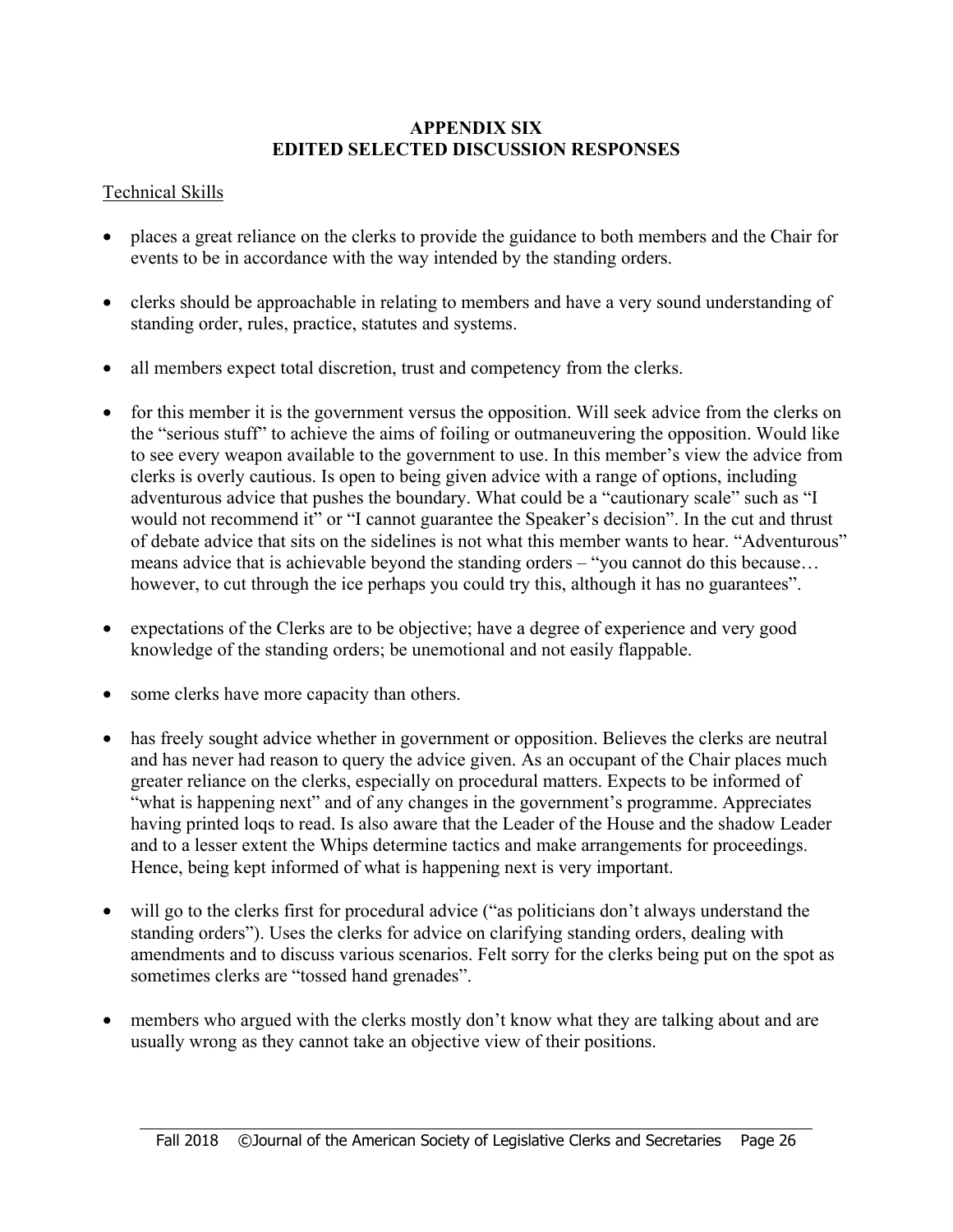# Style and Manner

- face-to-face communicates to have things explained which also provide the opportunity to exchange views or to drill down and ask further questions. In terms of vetting and editing notices or questions, is okay with minor tweaks so long as the essence and spirit of the question or motion are retained.
- in regard to the vetting and editing of notices and questions did not wish to be advised of "minor" or grammatical changes.
- during sittings has asked incidental questions of the clerks and appreciates the availability and access to clerks.
- clerks should have good interpersonal skills
- rule of thumb was if the vetting or editing varied the intent of the notice or question a clerk should consult with the member.
- it is no secret that members are under all sorts of internal and external pressures. As clerks you are dealing with people that "are being pumped from pillar to post". So keep an open mind when dealing with members and look for the common ground. Get an insight into them and bear that in mind as clerks in your approach and delivery.
- found that the personal is the best way for clerks to communicate with members. Mostly would accept the advice of clerks. However, if it involved a highly strategic matter, would try to find the common ground.
- qualities expected of the clerks are: honesty; being given "fair dinkum" with information; good guidance; confidentiality; being approachable; being able to explain technical matters using plain language.
- does not like clerks "sugar coating" words when vetting and editing of notices and questions. However, if the intent of the submitted notice or question is kept and it is worded in a "smoother" way than that is fine.
- knows that notices and questions are vetted and edited any issues have been amicably resolved with the relevant clerk. Has no drama if the notice or question is just massaged or finetuned.
- most members are under stress and appreciate the consideration of the clerks with professional and clear advice.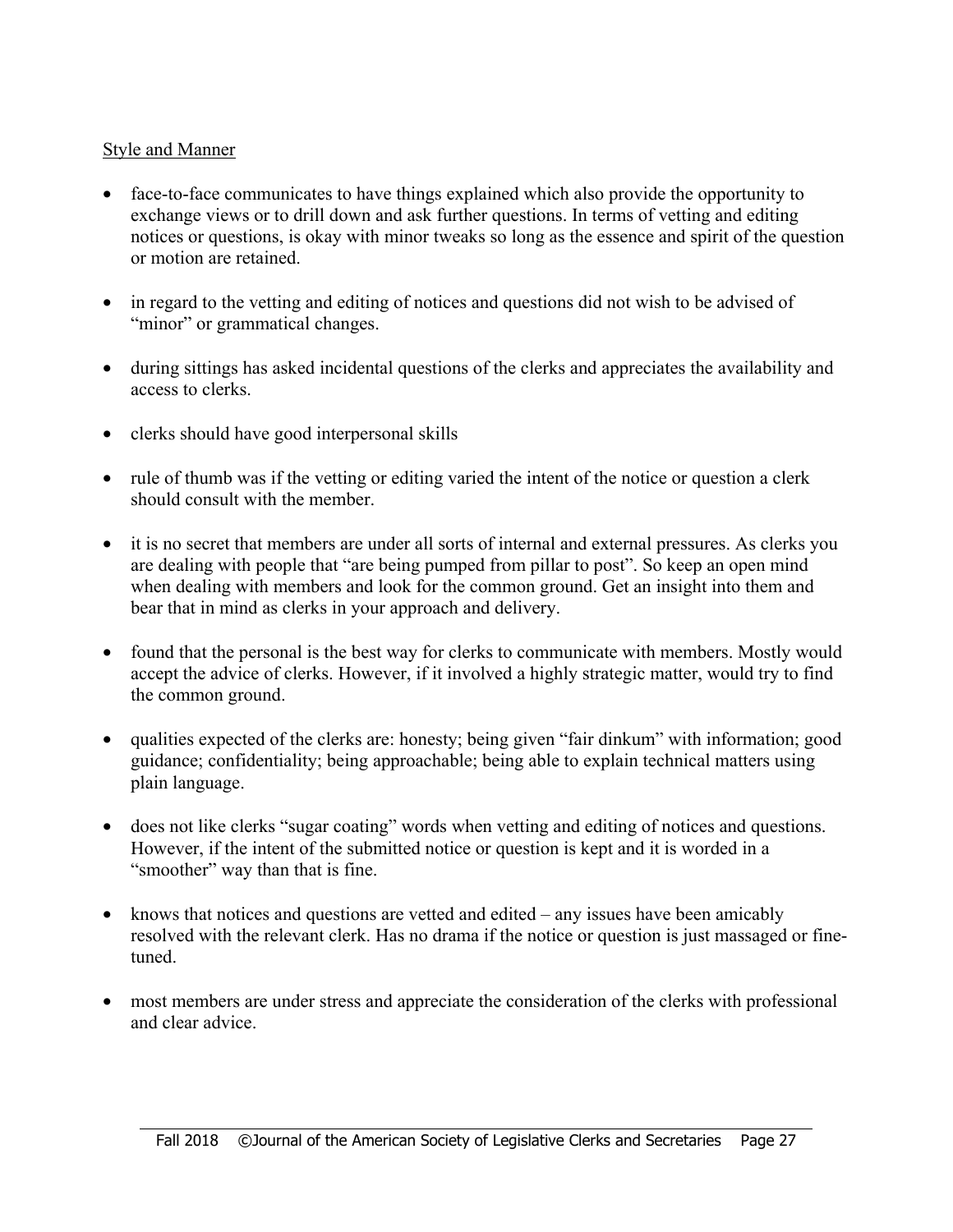- the most important quality of a clerk was being more certain with the advice "there is nothing" worse than a clerk that is hesitant". Also the ability to make calm and considered decisions immediately - "advice needs to be immediate". Is reassured by a clear response.
- has been disappointed twice in the advice of the clerks. Once in relation to the vetting of a notice of motion. On another occasion spoke to the Clerk afterward to draw attention to the standing orders. On both occasions "moved on". Prefers face-to-face communications with clerks but that depends on the significance of the matter. Would discuss with the clerk concerned any differences or arguments over words and interpretations to find a compromise.
- the most important qualities in clerks were: confidentiality; impartiality; and, be able to give frank advice.

#### Safeguarding/Educational

- broadly, one of the main tasks of the clerks is to uphold the dignity of the Parliament so members can have confidence and respect in the place.
- in the House the numbers trumps "the clerks know best". However, parliament should not be abused. Whilst the clerks have a role in safeguarding the parliament, governments will keep pushing and ask the clerks to "find ways for us to do this".
- would very much like to see training in procedure provided for members. As a former teacher one of the ways of learning is doing, thus he suggested establishing "study groups" on sitting days.
- suggested follow up training for new members, say a catch up 6 months after the meeting of the new Parliament when they have had a chance to get a feel for the place. Ask them what are they finding? Introduce them to the gamut of procedure then, not at induction.
- it is not the role of clerks to frustrate the government. Not every situation is black or white but should be gauged within the big picture, minute by minute. As a minister decides on the tactic and the strategy. The clerks are there to provide the procedural means to implement it. Bluntly, the government has to achieve a particular outcome, yet is aware the executive is prone to barge through, so the clerks have a role to find a way through and yet ensure that the safeguards are not torn apart.
- in terms of procedural education for members it is better to convey things in a meaningful way using real time examples. Thinks there is a place for providing formal ongoing education to members in relation to the standing orders and procedure. What should be borne in mind is that members come from a range of occupations and new members do not want to hear a whole lot of jargon. Jargon might confuse members and many might not have the confidence to ask what it means.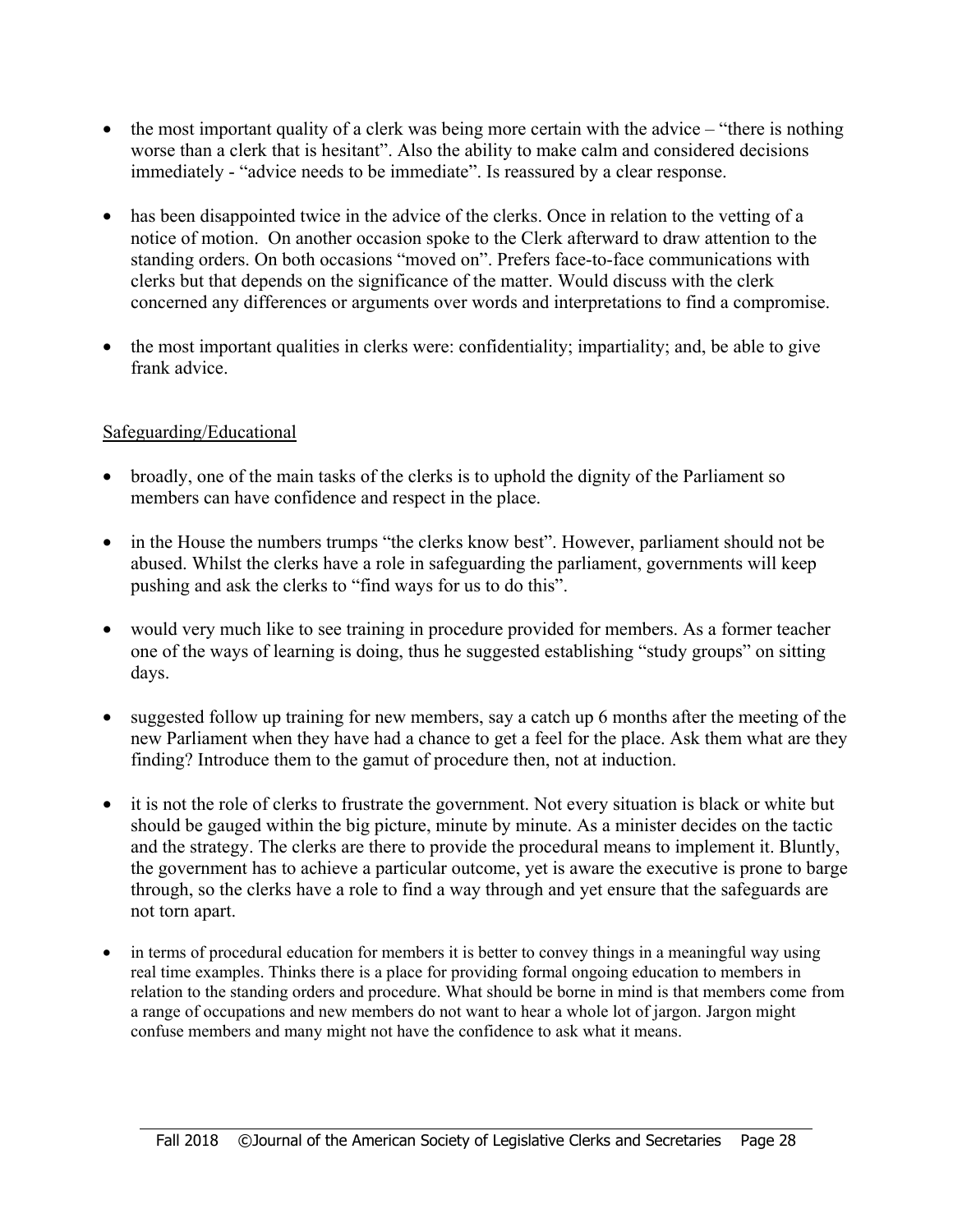#### **PROFESSIONAL JOURNAL INDEX 1995 – 2018**

# **Administration**

| Fall   | 1997        | Boulter, David E. | Strategic Planning and Performance Budgeting: A New<br>Approach to Managing Maine State Government |
|--------|-------------|-------------------|----------------------------------------------------------------------------------------------------|
| Spring | 2001        | Carey, Patti B.   | Understanding the Four Generations in Today's Workplace                                            |
| Spring | 2006        | Hedrick, JoAnn    | Passage of Bills and Budgets in the United States System –<br>A Small State's Perspective          |
| Spring | 2001        | Henderson, Dave   | Personnel Policies in the Legislative Environment                                                  |
| Summer | <b>2000</b> | Jones, Janet E.   | RFP: A Mission Not Impossible                                                                      |
| Spring | 1998        | Larson, David     | Legislative Oversight of Information Systems                                                       |
| Fall   | 2008        | Leete and Maser   | Helping Legislators Legislate                                                                      |
| Fall   | 2015        | Perry, Jarad      | <b>Strategic Planning with Term Limits</b>                                                         |
| Fall   | 1995        | Rudnicki, Barbara | Criticism                                                                                          |

# **ASLCS**

| 2000 Burdick, Edward A.<br>Summer | A History of ASLCS |
|-----------------------------------|--------------------|
|-----------------------------------|--------------------|

# **Case Studies**

| Fall   | 2009 | Arp, Don, Jr.       | "An institutional ability to evaluate our own programs":<br>The Concept of Legislative Oversight and the History of<br>Performance Auditing in Nebraska, 1974-2009 |
|--------|------|---------------------|--------------------------------------------------------------------------------------------------------------------------------------------------------------------|
| Fall   | 2003 | Bailey, Mathew S.   | The Will of the People: Arizona's Legislative Process                                                                                                              |
| Summer | 2000 | Clemens and Schuler | The Ohio Joint Select Committee Process                                                                                                                            |
| Fall   | 2006 | Clemens, Laura      | Ohio Case Regarding Open Meetings and Legislative<br><b>Committees</b>                                                                                             |
| Spring | 2010 | Colvin, Ashley      | Public-Private Partnerships: Legislative Oversight of<br><b>Information and Technology</b>                                                                         |
| Fall   | 2003 | Cosgrove, Thomas J. | First-Term Speakers in a Divided Government                                                                                                                        |
| Fall   | 2005 | Garrett, John       | The Balance Between Video Conferencing by the Virginia<br>General Assembly and Requirements of Virginia's Freedom<br>of Information Act                            |
| Spring | 1996 | Dwyer, John F.      | Iowa Senate's Management of Its Telephone Records Is<br><b>Upheld by State Supreme Court</b>                                                                       |
| Fall   | 2003 | Gray, LaToya        | Virginia's Judicial Selection Process                                                                                                                              |
| Fall   | 2015 | Hedges, Jeff        | Impeachment Procedure in the Texas Legislature                                                                                                                     |
| Spring | 2003 | Howe, Jerry         | Judicial Selection: An Important Process                                                                                                                           |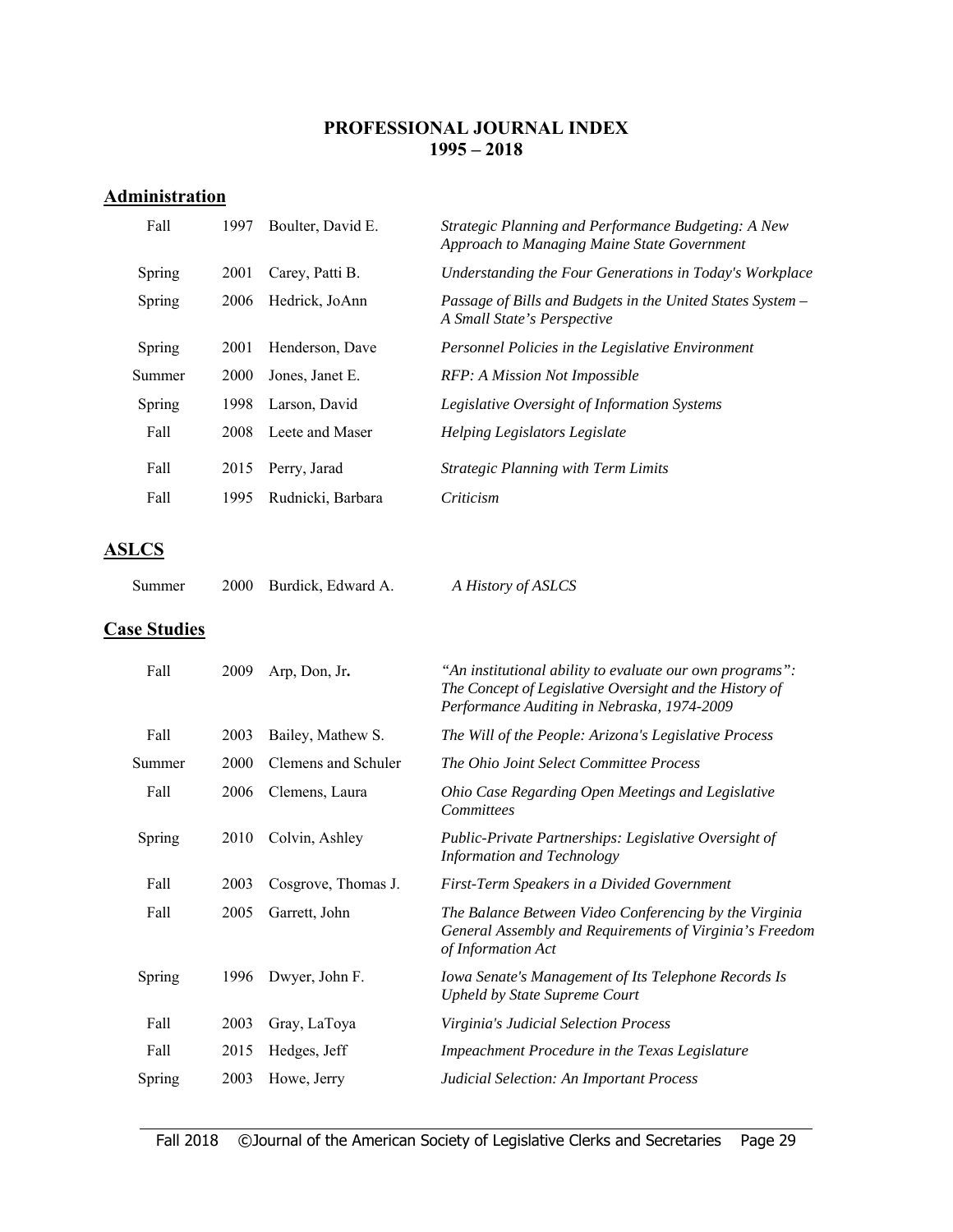| Fall   | 2002 | Jamerson, Bruce F.  | Interpreting the Rules: Speaker's Resignation Challenges                                                                                                               |
|--------|------|---------------------|------------------------------------------------------------------------------------------------------------------------------------------------------------------------|
| Fall   | 2007 | James, Steven T.    | Government by Consensus- Restrictions on Formal Business<br>in the Massachusetts Legislature Inspire Innovative Ways<br>to Govern                                      |
| Fall   | 2003 | Morales, Michelle   | I Will Survive: One Bill's Journey Through the Arizona<br>Legislature                                                                                                  |
| Fall   | 1995 | Phelps, John B.     | Publishing Procedural Rulings in the Florida House of<br>Representatives                                                                                               |
| Fall   | 2006 | Phelps, John B.     | Florida Association of Professional Lobbyists, Inc. et. al. v.<br>Division of Legislative Information Services of the Florida<br>Office of Legislative Services et. al |
| Spring | 2008 | Regan, Patrick      | The True Force of Guidance Documents in Virginia's<br><b>Administrative Agencies</b>                                                                                   |
| Spring | 2009 | Rosenberg, David A. | Irony, Insanity, and Chaos                                                                                                                                             |
| Fall   | 2016 | Smith, Paul C.      | Hütchenspiel: Decorum in the Legislature                                                                                                                               |
| Fall   | 2006 | Speer, Alfred W.    | The Establishment Clause & Legislative Session Prayer                                                                                                                  |
| Fall   | 2001 | Tedcastle, Tom      | High Noon at the Tallahassee Corral                                                                                                                                    |
| Spring | 1998 | Todd, Tom           | Nebraska's Unicameral Legislature: A Description and Some<br>Comparisons with Minnesota's Bicameral Legislature                                                        |
| Fall   | 2006 | Wattson, Peter S.   | Judging Qualifications of a Legislator                                                                                                                                 |

# **Historic Preservation**

| Fall   | 1995 | Mauzy, David B.     | <b>Restoration of the Texas Capitol</b>                                                                                   |
|--------|------|---------------------|---------------------------------------------------------------------------------------------------------------------------|
| Fall   | 2016 | Trout, Stran et al. | The Lost Parliamentary Writings of Thomas Jefferson from the<br>Special Collections Library of the University of Virginia |
| Fall   | 2001 | Wootton, James E.   | Preservation and Progress at the Virginia State Capitol                                                                   |
| Spring | 2008 | Wootton, James E.   | Restoring Jefferson's Temple to Democracy                                                                                 |

# **International**

| Fall | 2018 | Isles, Beverley   | The Career Management Structure for Procedural Clerks at the          |
|------|------|-------------------|-----------------------------------------------------------------------|
|      |      |                   | House of Commons of Canada                                            |
| Fall | 2018 | Gonye, Leslie     | Dealing with Members' Expectations                                    |
| Fall | 2000 | Grove, Russell D. | The Role of the Clerk in an Australian State Legislature              |
| Fall | 2010 | Grove, Russell D. | How Do They Do It?<br>Comparative International Legislative Practices |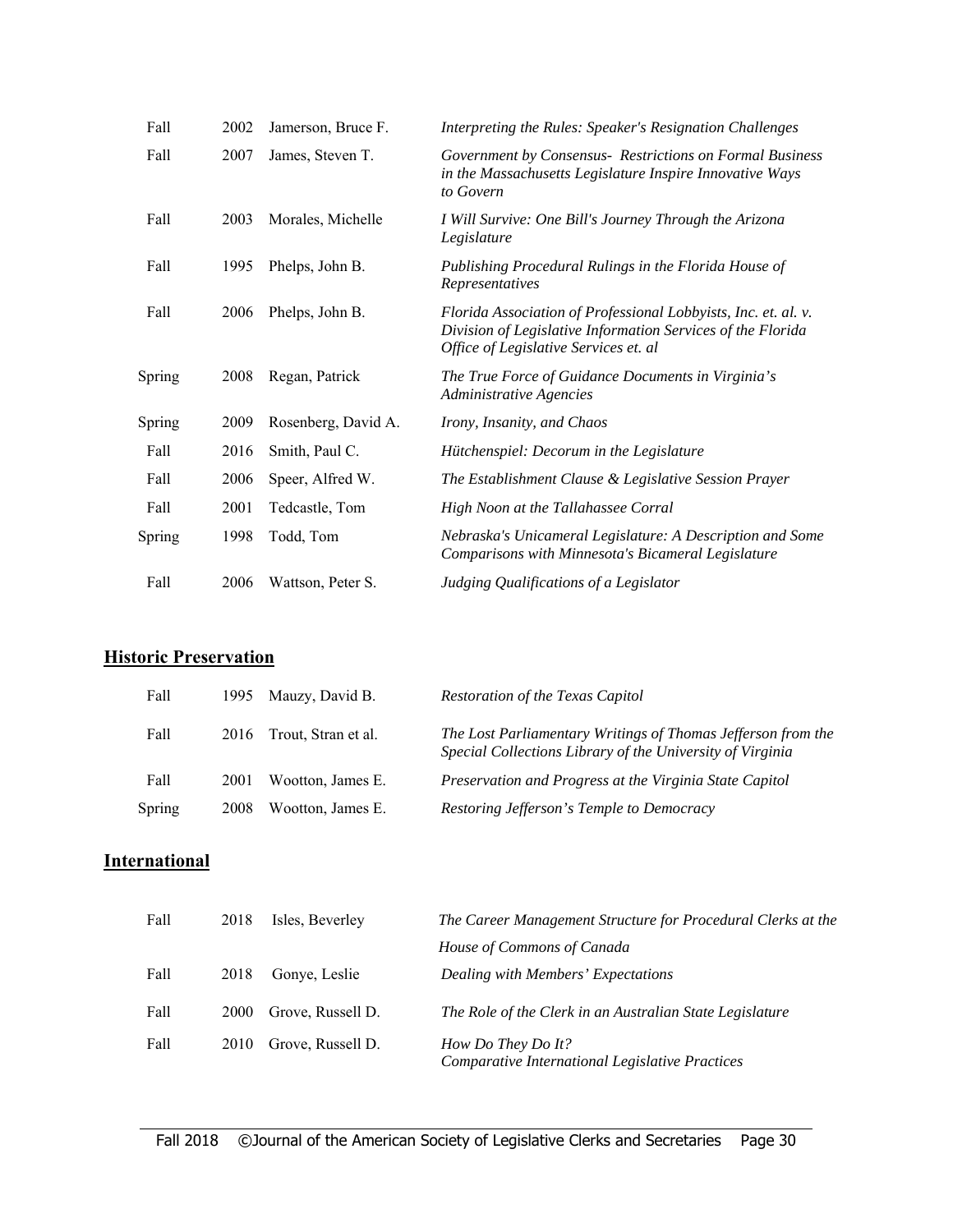| Fall                 | 2000 | Law, K.S.             | The Role of the Clerk to the Legislative Council of the Hong<br>Kong Special Administrative Region of the People's Republic<br>of China      |
|----------------------|------|-----------------------|----------------------------------------------------------------------------------------------------------------------------------------------|
| Spring               | 2004 | MacMinn, E. George    | The Westminster System - Does It Work in Canada?                                                                                             |
| Spring               | 2006 | Phelps, John B.       | A Consultancy in Iraq                                                                                                                        |
| Fall                 | 2000 | Pretorius, Pieter     | The Role of the Secretary of a South African Provincial<br>Legislature                                                                       |
| Spring               | 2002 | Schneider, Donald J.  | <b>Emerging Democracies</b>                                                                                                                  |
| <b>Miscellaneous</b> |      |                       |                                                                                                                                              |
| Summer               | 1999 | Arinder, Max K.       | Planning and Designing Legislatures of the Future                                                                                            |
| Fall                 | 2000 | Arinder, Max K.       | Back to the Future: Final Report on Planning and Designing<br>Legislatures of the Future                                                     |
| Fall                 | 2013 | Crumbliss, D. Adam    | The Gergen Proposition: Initiating a Review of State Legislatures<br>to Determine Their Readiness to Lead America in the 21st Century        |
| Winter               | 2000 | Drage, Jennifer       | Initiative, Referendum, and Recall: The Process                                                                                              |
| Fall                 | 2005 | Hodson, Tim           | <b>Judging Legislatures</b>                                                                                                                  |
| Fall                 | 2010 | Maddrea, Scott        | Tragedy in Richmond                                                                                                                          |
| Fall                 | 2006 | Miller, Steve         | Where is the Avant-Garde in Parliamentary Procedure?                                                                                         |
| Spring               | 1996 | O'Donnell, Patrick J. | A Unicameral Legislature                                                                                                                     |
| Spring               | 1998 | Pound, William T.     | The Evolution of Legislative Institutions: An Examination of<br>Recent Developments in State Legislatures and NCSL                           |
| Fall                 | 2009 | Robert, Charles       | <b>Book Review of</b><br>Democracy's Privileged Few: Legislative Privilege and<br>Democratic Norms in the British and American Constitutions |
| Fall                 | 2000 | Rosenthal, Alan       | A New Perspective on Representative Democracy: What<br>Legislatures Have to Do                                                               |
| Fall                 | 1995 | Snow, Willis P.       | Democracy as a Decision-Making Process: A Historical<br>Perspective                                                                          |
| Fall                 | 2014 | Ward, Bob             | Lessons from Abroad                                                                                                                          |
| <b>Process</b>       |      |                       |                                                                                                                                              |
| Spring               | 2010 | Austin, Robert J.     | Too Much Work, Not Enough Time: A Virginia Case Study in<br>Improving the Legislative Process                                                |
| Fall                 | 1996 | Burdick, Edward A.    | Committee of the Whole: What Role Does It Play in Today's<br><b>State Legislatures?</b>                                                      |
| Fall                 | 2017 | Champagne, Richard    | Organizing the Wisconsin State Assembly: The Role of Memoranda<br>of Understanding                                                           |
| Spring               | 2003 | Clapper, Thomas       | How State Legislatures Communicate with the Federal<br>Government                                                                            |
| Spring               | 2008 | Clemens, Laura        | Ohio's Constitutional Showdown                                                                                                               |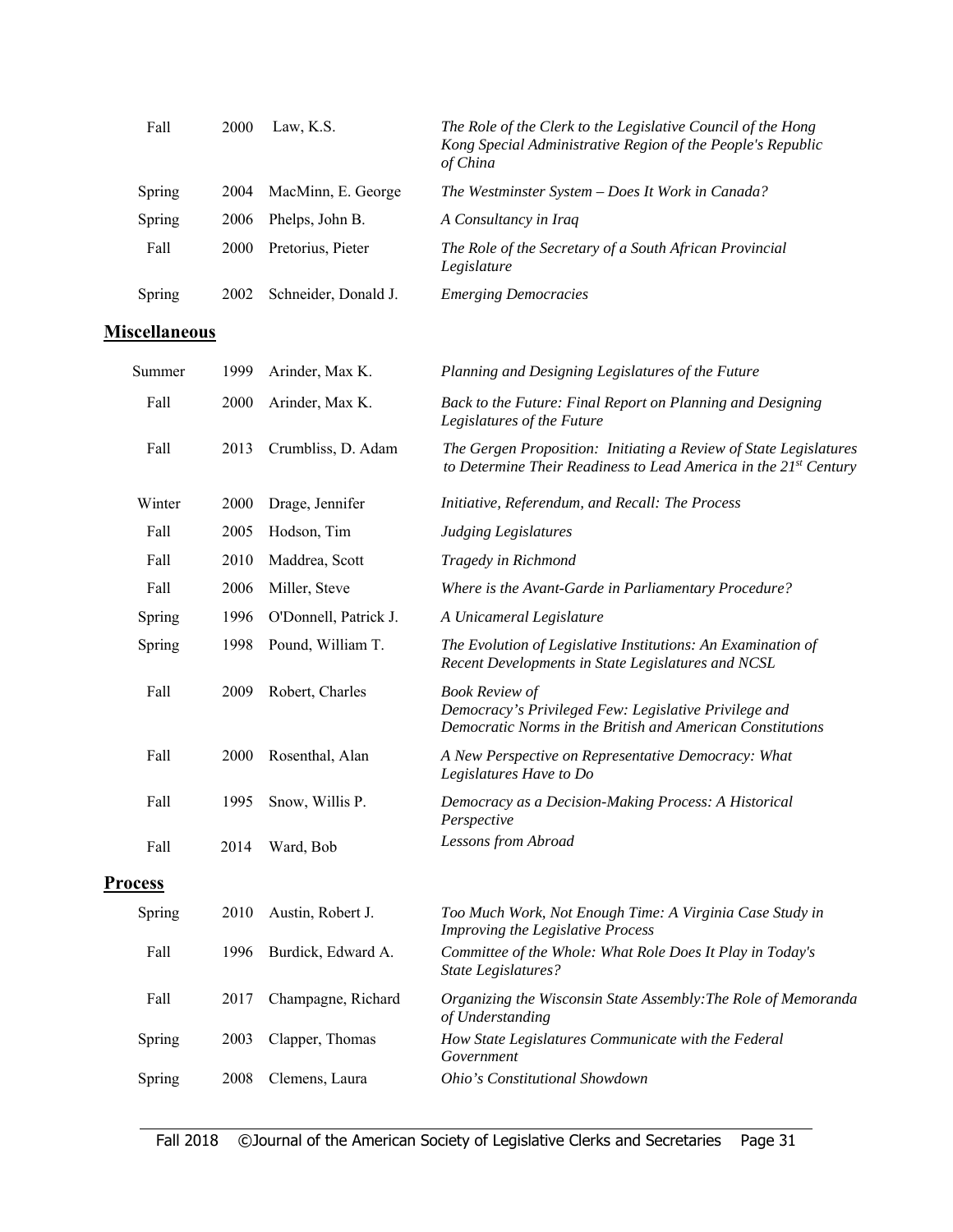| Fall   | 2006 | Clift, Claire J.     | Reflections on the Impeachment of a State Officer                                                                                                                                                                                                                     |
|--------|------|----------------------|-----------------------------------------------------------------------------------------------------------------------------------------------------------------------------------------------------------------------------------------------------------------------|
| Fall   | 2008 | Clift, Claire J.     | <b>Three Minutes</b>                                                                                                                                                                                                                                                  |
| Spring | 2004 | Dunlap, Matthew      | My Roommate Has a Mohawk and a Spike Collar: Legislative<br>Procedure in the Age of Term Limits                                                                                                                                                                       |
| Winter | 2000 | Edwards, Virginia A. | A History of Prefiling in Virginia                                                                                                                                                                                                                                    |
| Spring | 2002 | Erickson and Barilla | Legislative Powers to Amend a State Constitution                                                                                                                                                                                                                      |
| Spring | 2001 | Erickson and Brown   | Sources of Parliamentary Procedure: A New Precedence<br>for Legislatures                                                                                                                                                                                              |
| Summer | 1999 | Erickson, Brenda     | Remote Voting in Legislatures                                                                                                                                                                                                                                         |
| Fall   | 2013 | Gehring, Matt        | Amending the State Constitution in Minnesota: An Overview<br>of the Constitutional Process                                                                                                                                                                            |
| Fall   | 2010 | Gieser, Tisha        | Conducting Special Session Outside of the State Capital                                                                                                                                                                                                               |
| Spring | 2004 | James, Steven T.     | The Power of the Executive vs. Legislature $-$ Court Cases and<br><b>Parliamentary Procedure</b>                                                                                                                                                                      |
| Spring | 1997 | Jones, Jerry G.      | Legislative Powers and Rules of Procedure: Brinkhaus v. Senate<br>of the State of Louisiana                                                                                                                                                                           |
| Spring | 1998 | King, Betty          | Making Tradition Relevant: A History of the Mason's Manual<br>of Legislative Procedure Revision Commission                                                                                                                                                            |
| Spring | 2010 | Kintsel, Joel G.     | Adoption of Procedural Rules by the Oklahoma House of<br>Representatives: An Examination of the Historical Origins and<br>Practical Methodology Associated with the Constitutional Right of<br>American Legislative Bodies to Adopt Rules of Legislative<br>Procedure |
| Fall   | 2002 | Maddrea, B. Scott    | Committee Restructuring Brings Positive Changes to the<br>Virginia House                                                                                                                                                                                              |
| Spring | 2009 | Marchant, Robert J.  | Legislative Rules and Operations: In Support of a Principled<br>Legislative Process                                                                                                                                                                                   |
| Fall   | 2016 | Mason, Paul          | <b>Parliamentary Procedure</b>                                                                                                                                                                                                                                        |
| Fall   |      | 1997 Mayo, Joseph W. | Rules Reform                                                                                                                                                                                                                                                          |
| Spring | 2011 | McComlossy, Megan    | Ethics Commissions: Representing the Public Interest                                                                                                                                                                                                                  |
| Fall   | 2014 | Miller, Ryan         | Voice Voting in the Wisconsin Legislature                                                                                                                                                                                                                             |
| Spring | 2002 | Mina, Eli            | <b>Rules of Order versus Principles</b>                                                                                                                                                                                                                               |
| Spring | 2011 | Morgan, Jon C.       | Cloture: Its Inception and Usage in the Alabama Senate                                                                                                                                                                                                                |
| Fall   | 2008 | Pidgeon, Norman      | Removal by Address in Massachusetts and the Action of the<br>Legislature on the Petition for the Removal of Mr. Justice Pierce                                                                                                                                        |
| Fall   | 2007 | Robert and Armitage  | Perjury, Contempt and Privilege-Oh My! Coercive Powers of<br><b>Parliamentary Committees</b>                                                                                                                                                                          |
| Fall   | 2017 | Silvia, Eric S.      | Legislative Immunity                                                                                                                                                                                                                                                  |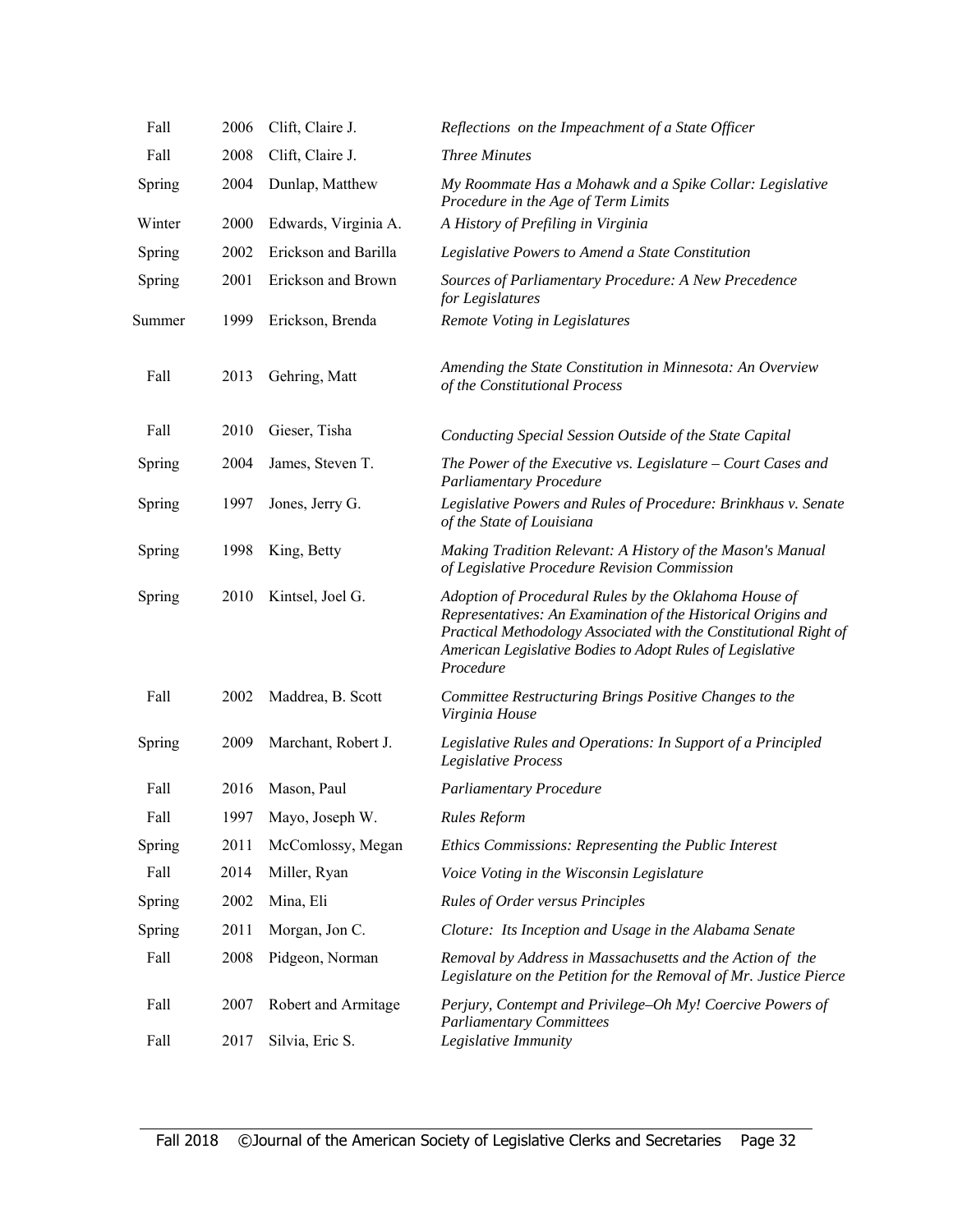| Fall   | 2015 | Smith, Paul C.    | Wielding the Gavel: The 2014 NH House Speaker's Race               |
|--------|------|-------------------|--------------------------------------------------------------------|
| Spring | 2003 | Tucker, Harvey J. | Legislative Logjams Reconsidered                                   |
| Fall   | 2005 | Tucker, Harvey J. | The Use of Consent Calendars In American State Legislatures        |
| Summer | 2000 | Vaive, Robert     | Comparing the Parliamentary System and the Congressional<br>System |
| Fall   | 2001 | Whelan. John T.   | A New Majority Takes Its Turn At Improving the Process             |

# **Staff**

| Spring | 2001 | Barish, Larry          | <b>LSMI: A Unique Resource for State Legislatures</b>                                                                                                                         |
|--------|------|------------------------|-------------------------------------------------------------------------------------------------------------------------------------------------------------------------------|
| Fall   | 2001 | Best, Judi             | Legislative Internships: A Partnership with Higher Education                                                                                                                  |
| Spring | 1996 | Brown, Douglas G.      | The Attorney-Client Relationship and Legislative Lawyers: The<br>State Legislature as Organizational Client                                                                   |
| Fall   | 2002 | Gallagher and Aro      | Avoiding Employment-Related Liabilities: Ten Tips from the<br><b>Front Lines</b>                                                                                              |
| Spring | 2011 | Galvin, Nicholas       | Life Through the Eyes of a Senate Intern                                                                                                                                      |
| Spring | 2003 | Geiger, Andrew         | Performance Evaluations for Legislative Staff                                                                                                                                 |
| Spring | 1997 | Gumm, Jay Paul         | Tap Dancing in a Minefield: Legislative Staff and the Press                                                                                                                   |
| Fall   | 1997 | Miller, Stephen R.     | Lexicon of Reporting Objectives for Legislative Oversight                                                                                                                     |
| Fall   | 2014 | Norelli, Terie         | <b>Building Relationships through NCSL</b>                                                                                                                                    |
| Winter | 2000 | Phelps, John B.        | Legislative Staff: Toward a New Professional Role                                                                                                                             |
| Spring | 2004 | Phelps, John B.        | Notes on the Early History of the Office of Legislative Clerk                                                                                                                 |
| Winter | 2000 | Swords, Susan          | NCSL's Newest Staff Section: "LINCS" Communications<br>Professionals                                                                                                          |
| Fall   | 1996 | Turcotte, John         | <b>Effective Legislative Presentations</b>                                                                                                                                    |
| Fall   | 2005 | VanLandingham, Gary R. | When the Equilibrium Breaks, the Staffing Will Fall $-$ Effects of<br>Changes in Party Control of State Legislatures and Imposition of<br>Term Limits on Legislative Staffing |

# **Technology**

| Spring | 1996 | Behnk, William E.   | California Assembly Installs Laptops for Floor Sessions                   |
|--------|------|---------------------|---------------------------------------------------------------------------|
| Spring | 1997 | Brown and Ziems     | Chamber Automation in the Nebraska Legislature                            |
| Fall   | 2008 | Coggins, Timothy L. | Virginia Law: It's Online, But Should You Use It?                         |
| Spring | 2002 | Crouch, Sharon      | NCSL Technology Projects Working to Help States Share<br><b>Resources</b> |
| Spring | 1997 | Finch, Jeff         | <b>Planning for Chamber Automation</b>                                    |
| Summer | 1999 | Galligan, Mary      | Computer Technology in the Redistricting Process                          |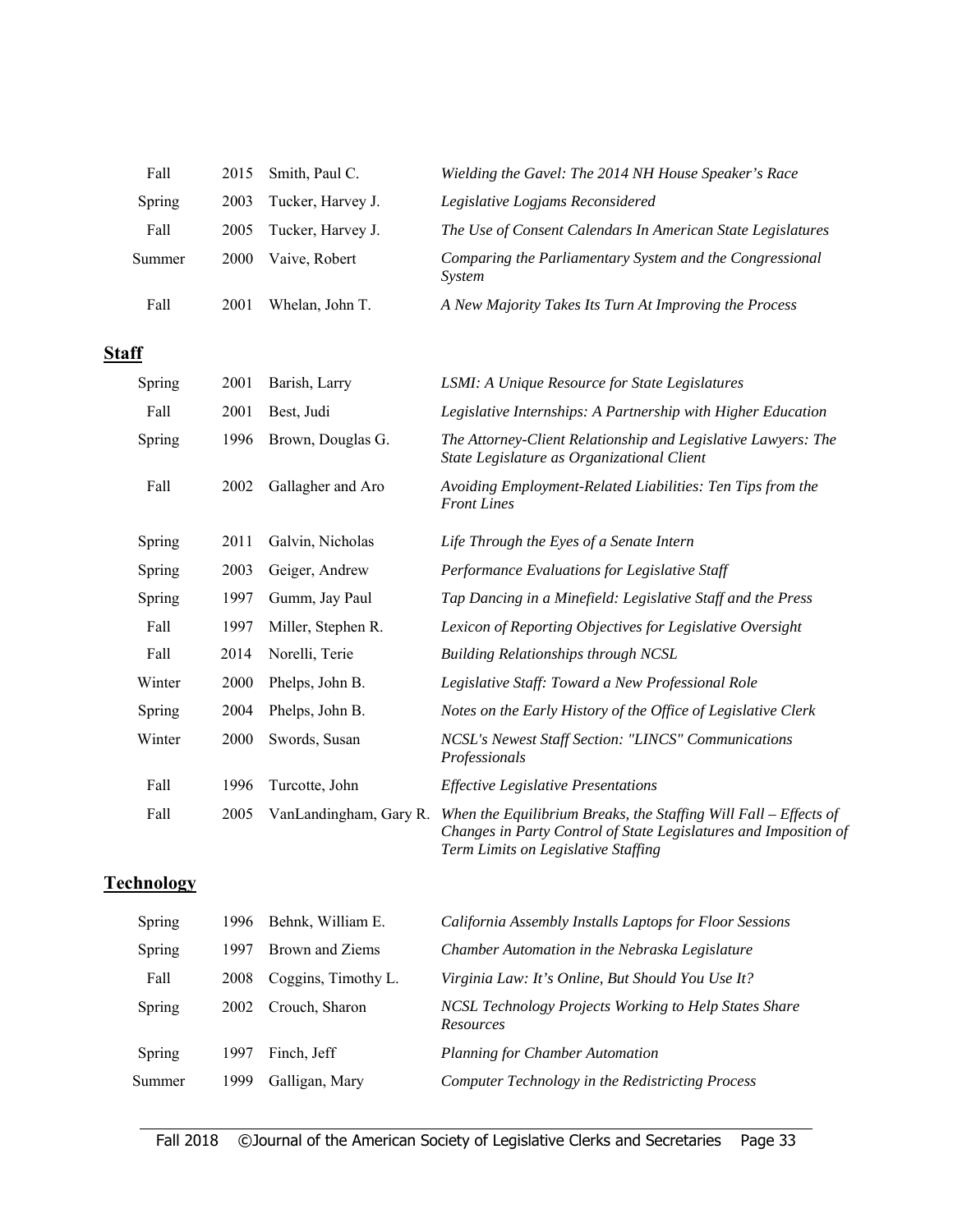| Summer | 1999 | Hanson, Linda           | Automating the Wisconsin State Assembly                                                                                                     |
|--------|------|-------------------------|---------------------------------------------------------------------------------------------------------------------------------------------|
| Fall   | 1995 | Larson, David           | <b>Emerging Technology</b>                                                                                                                  |
| Fall   | 1996 | Pearson, Herman (et al) | Reengineering for Legislative Document Management                                                                                           |
| Fall   | 1995 | Schneider, Donald J.    | Full Automation of the Legislative Process: The Printing Issue                                                                              |
| Spring | 2006 | Steidel, Sharon Crouch  | E-Democracy – How Are Legislatures Doing?                                                                                                   |
| Fall   | 2007 | Sullenger, D. Wes       | Silencing the Blogosphere: A First Amendment Caution to<br>Legislators Considering Using Blogs to Communicate<br>Directly with Constituents |
| Spring | 2009 | Taylor, Paul W.         | Real Life. Live. When Government Acts More Like the People<br>It Serves.                                                                    |
| Fall   | 2009 | Taylor and Miri         | The Sweet Path - Your Journey, Your Way:<br>Choices, connections and a guide to the sweet path in government<br>portal modernization.       |
| Fall   | 1997 | Tinkle, Carolyn J.      | Chamber Automation Update in the Indiana Senate                                                                                             |
| Fall   | 2009 | Weeks, Eddie            | Data Rot and Rotten Data:<br>The Twin Demons of Electronic Information Storage                                                              |
| Fall   | 2013 | Weeks, Eddie            | The Recording of the Tennessee General Assembly by the<br>Tennessee State Library and Archives                                              |